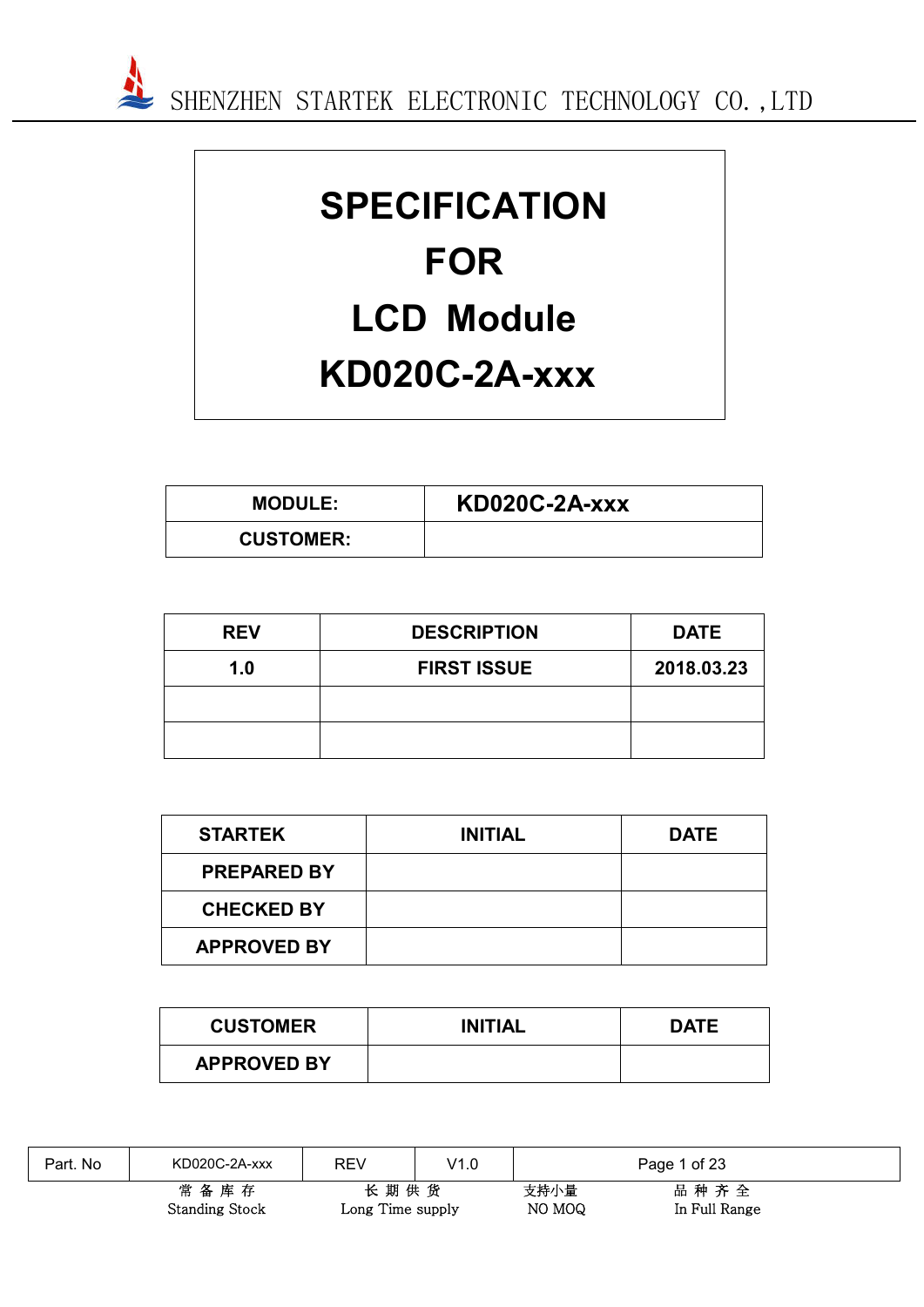

## **Revision History**

| Date       | Rev. No. | Page      | Summary     |
|------------|----------|-----------|-------------|
| 2018.03.23 | V1.0     | $\sf ALL$ | FIRST ISSUE |
|            |          |           |             |
|            |          |           |             |
|            |          |           |             |
|            |          |           |             |
|            |          |           |             |
|            |          |           |             |
|            |          |           |             |
|            |          |           |             |
|            |          |           |             |
|            |          |           |             |
|            |          |           |             |
|            |          |           |             |
|            |          |           |             |
|            |          |           |             |
|            |          |           |             |
|            |          |           |             |
|            |          |           |             |
|            |          |           |             |
|            |          |           |             |
|            |          |           |             |
|            |          |           |             |
|            |          |           |             |
|            |          |           |             |
|            |          |           |             |
|            |          |           |             |
|            |          |           |             |
|            |          |           |             |
|            |          |           |             |

| Part, No | KD020C-2A-xxx                 | REV                      | V1.0 |                | Page 2 of 23          |  |
|----------|-------------------------------|--------------------------|------|----------------|-----------------------|--|
|          | 常备库存<br><b>Standing Stock</b> | 长期供货<br>Long Time supply |      | 支持小量<br>NO MOQ | 品种齐全<br>In Full Range |  |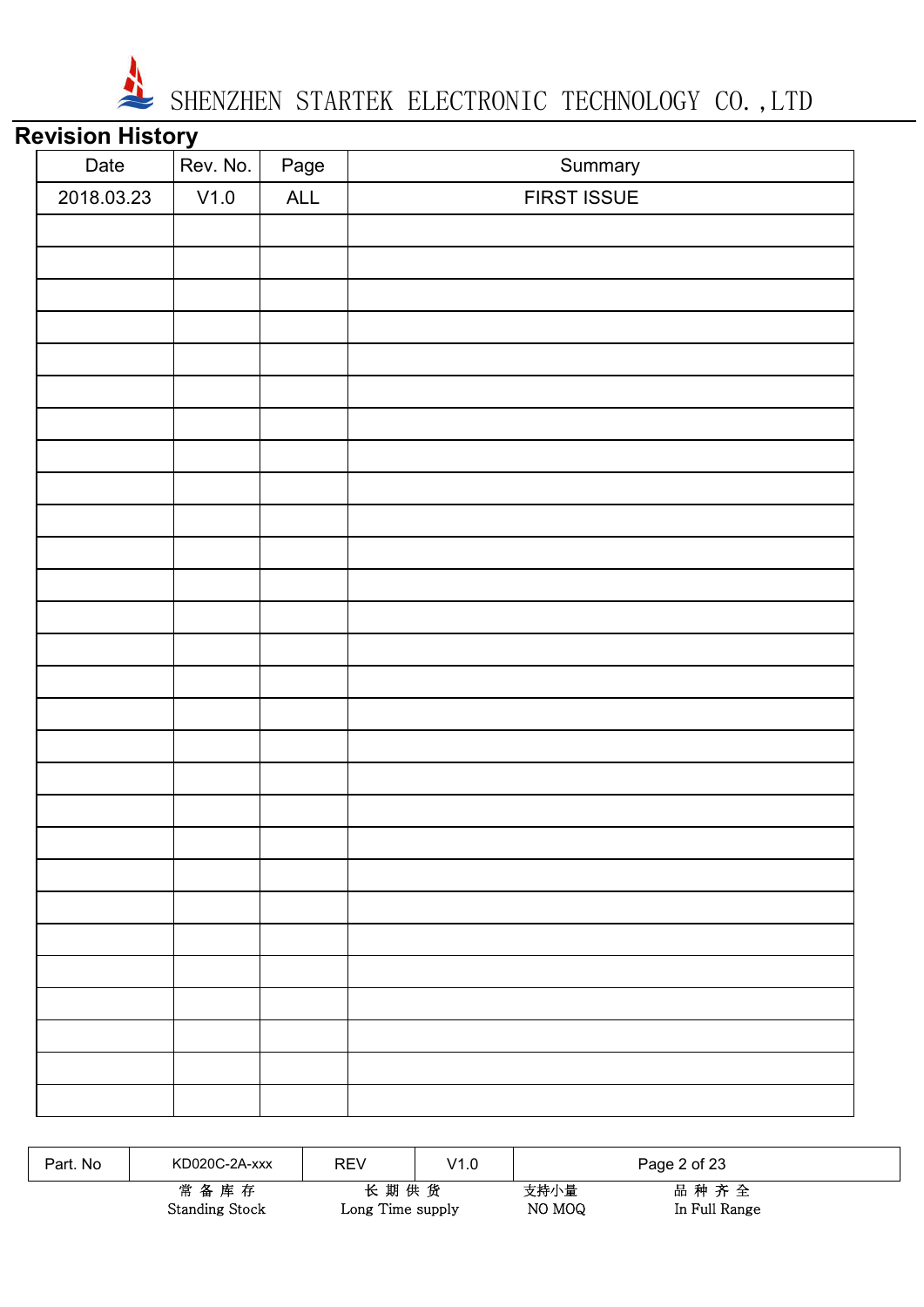

# **Contents**

| Part. No | KD020C-2A-xxx         | REV              | V1.0 |        | Page 3 of 23  |
|----------|-----------------------|------------------|------|--------|---------------|
|          | 常备库存                  | 长期供货             |      | 支持小量   | 品种齐全          |
|          | <b>Standing Stock</b> | Long Time supply |      | NO MOQ | In Full Range |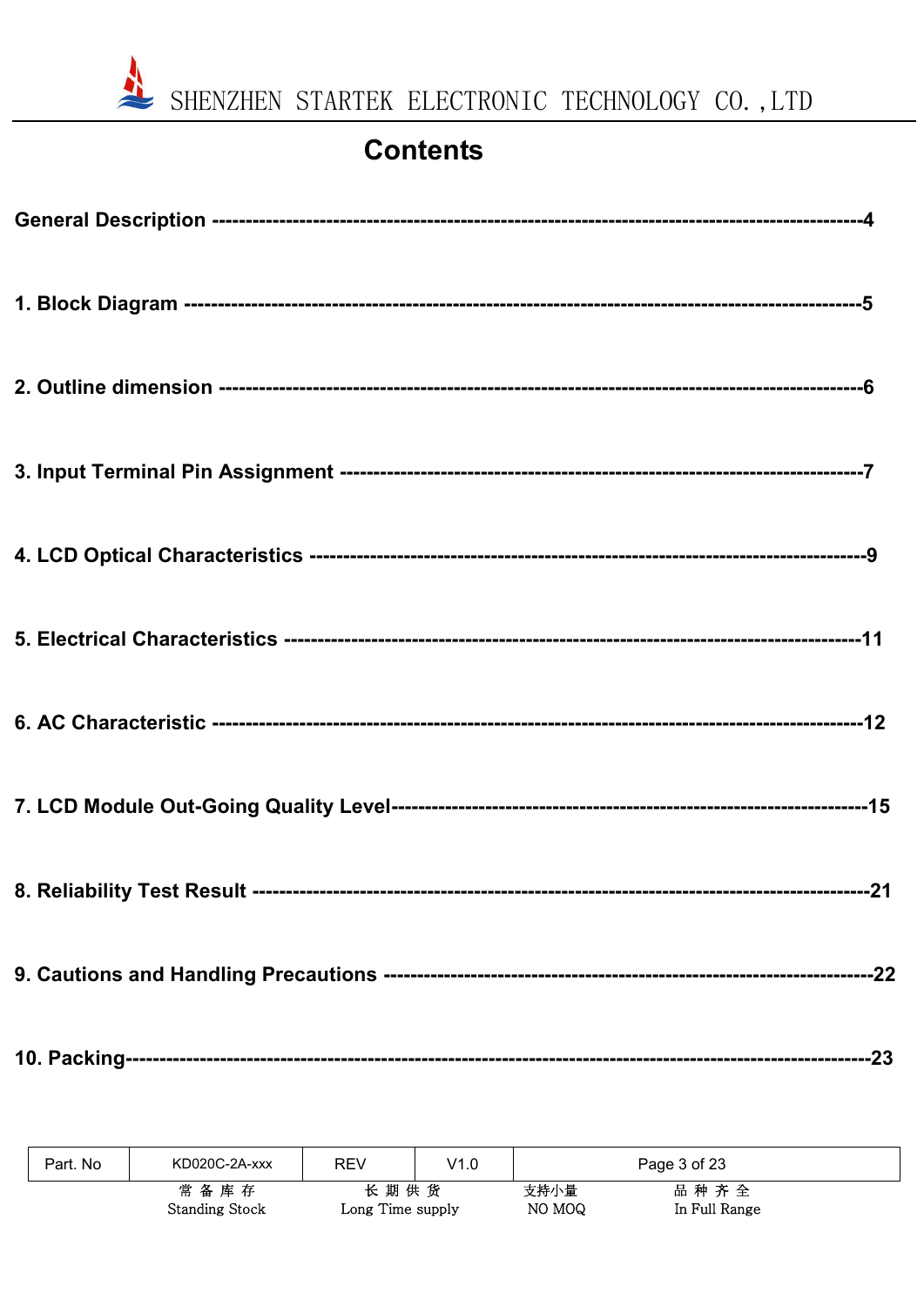

### **General Description**

#### **\* Description**

This is a color active matrix TFT (Thin Film Transistor) LCD (liquid crystal display) that uses amorphous silico n TFT as a switching device. This model is composed of a Transmissive type TFT-LCD Panel, driver circuit, back-light unit. The resolution of a 2.0"TFT-LCD contains 176x220 pixels, and can display up to 65/262K colors.

#### **\* Features**

-Low Input Voltage: 3.3V(TYP) -Display Colors of TFT LCD: 65/262K Colors - Interface: MCU 8/9/16/18Bit;3/4SPI

| <b>General Information</b> | <b>Specification</b>         | <b>Unit</b> | <b>Note</b> |
|----------------------------|------------------------------|-------------|-------------|
| <b>Items</b>               | <b>Main Panel</b>            |             |             |
| Display area(AA)           | $31.68(H)$ *39.6(V)(2.0inch) | mm          |             |
| Driver element             | <b>TFT</b> active matrix     |             |             |
| Display colors             | 65K/262K                     | colors      |             |
| Number of pixels           | 176(RGB)*220                 | dots        |             |
| Pixel arrangement          | RGB vertical stripe          |             |             |
| Pixel pitch                | $0.180(H)^*0.180(V)$         | mm          |             |
| Viewing angle              | Free viewing angle           |             |             |
| Controller<br>IC           | <b>ST7775R</b>               |             |             |
| Display mode               | Transmissive/ Normally black |             |             |
| Operating temperature      | $-20$ ~ +70                  | °C          |             |
| Storage temperature        | $-30$ $-$ +80                | °C          |             |

#### **\* Mechanical Information**

|        | <b>Item</b>   | Min. | Typ. | Max. | Unit | <b>Note</b> |
|--------|---------------|------|------|------|------|-------------|
| Module | Horizontal(H) |      | 38.4 |      | mm   | -           |
| size   | Vertical(V)   |      | 51.4 |      | mm   |             |
|        | Depth(D)      |      | 2.35 |      | mm   |             |
|        | Weight        |      | TBD  |      | g    | -           |

| Part. No | KD020C-2A-xxx                 | REV                      | V1.0 |                | Page 4 of 23          |
|----------|-------------------------------|--------------------------|------|----------------|-----------------------|
|          | 常备库存<br><b>Standing Stock</b> | 长期供货<br>Long Time supply |      | 支持小量<br>NO MOQ | 品种齐全<br>In Full Range |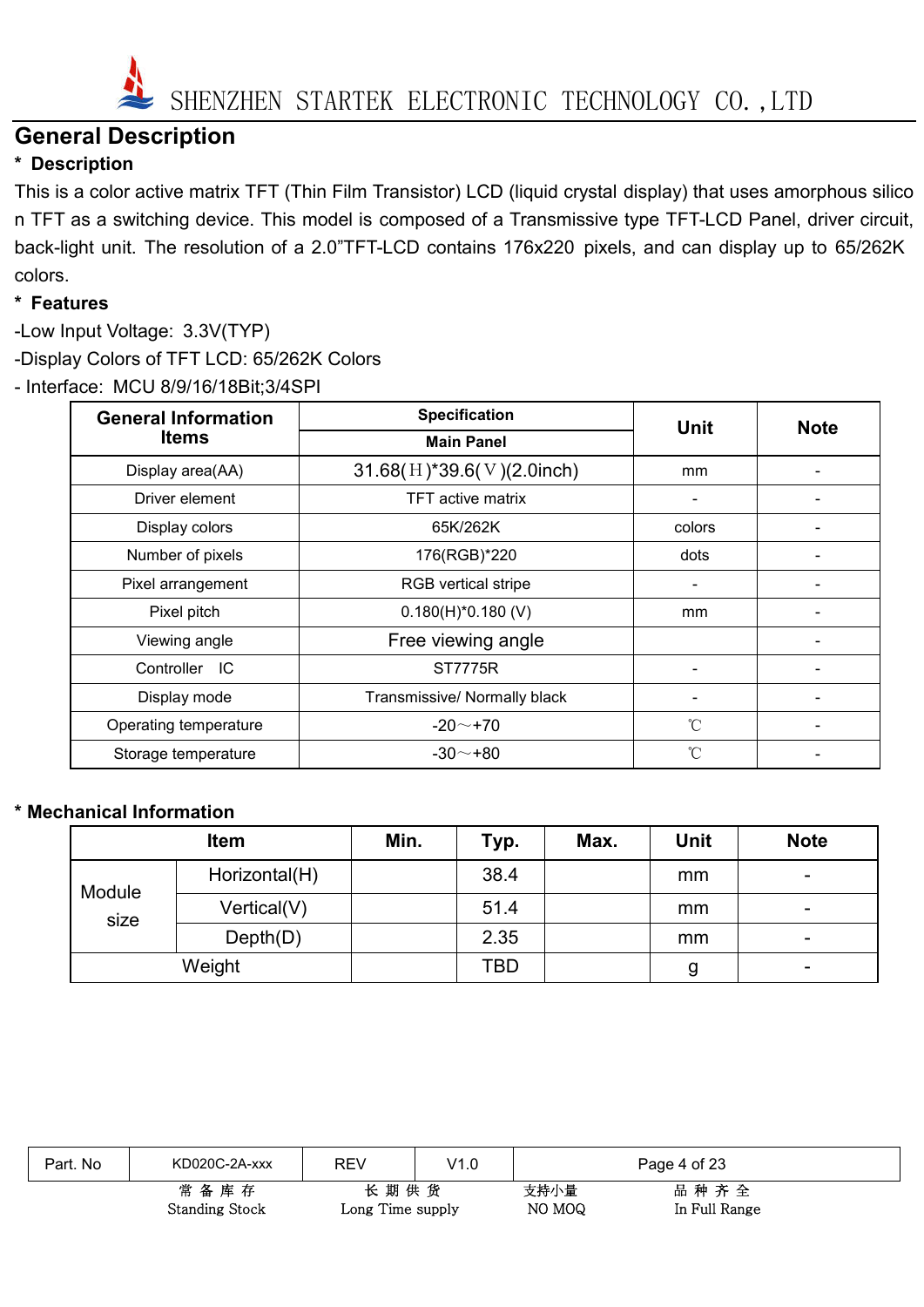#### **1. Block Diagram**



#### **2. Outline dimension**

| Part. No | KD020C-2A-xxx         | REV              | V1.0 | Page 5 of 23 |               |  |
|----------|-----------------------|------------------|------|--------------|---------------|--|
|          | 长期供货<br>常备库存          |                  |      | 支持小量         | 品种齐全          |  |
|          | <b>Standing Stock</b> | Long Time supply |      | NO MOQ       | In Full Range |  |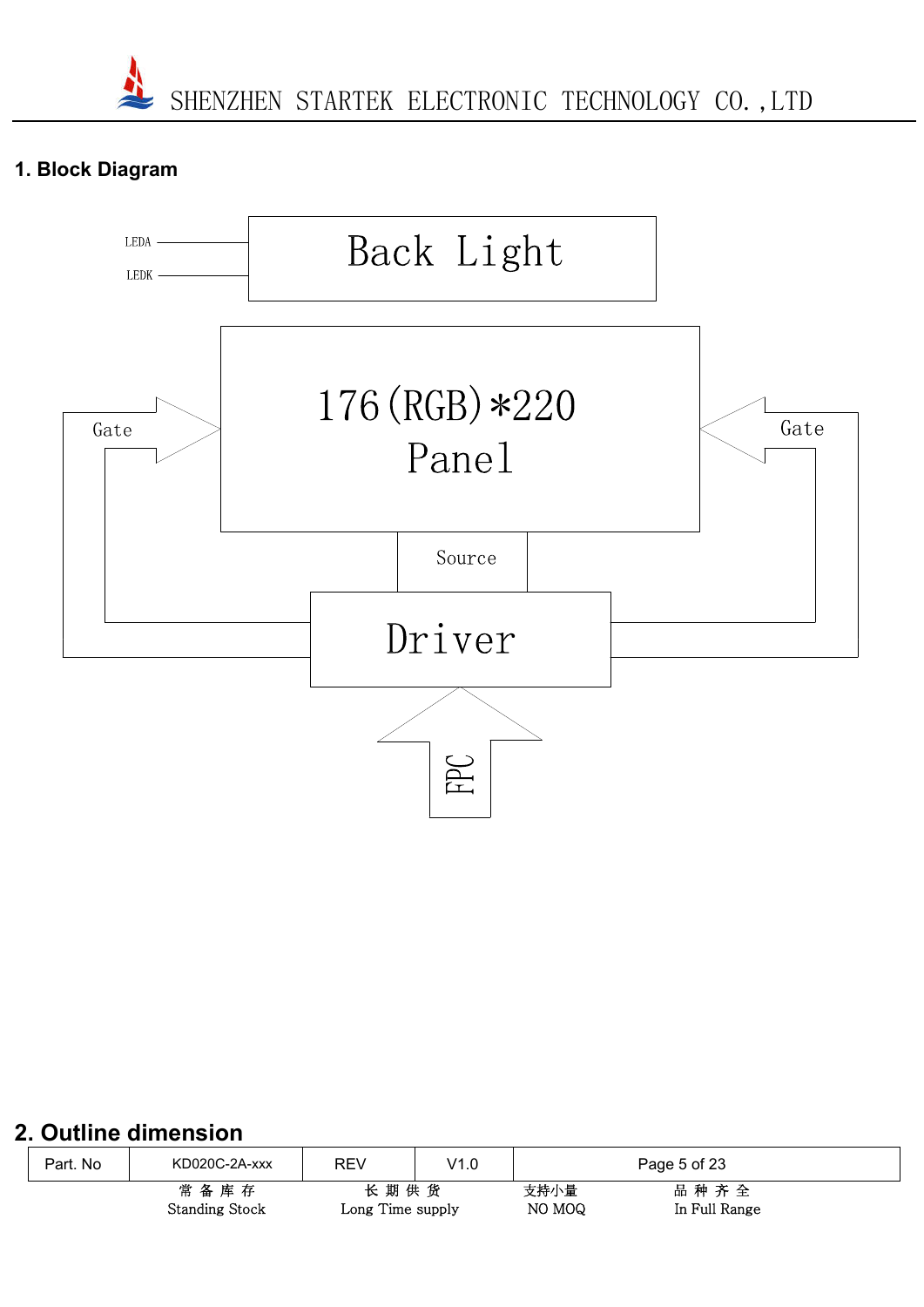

| Part. No | KD020C-2A-xxx                     | REV                      | V1.0 |                | Page 6 of 23          |
|----------|-----------------------------------|--------------------------|------|----------------|-----------------------|
|          | 常<br>备库存<br><b>Standing Stock</b> | 长期供货<br>Long Time supply |      | 支持小量<br>NO MOQ | 品种齐全<br>In Full Range |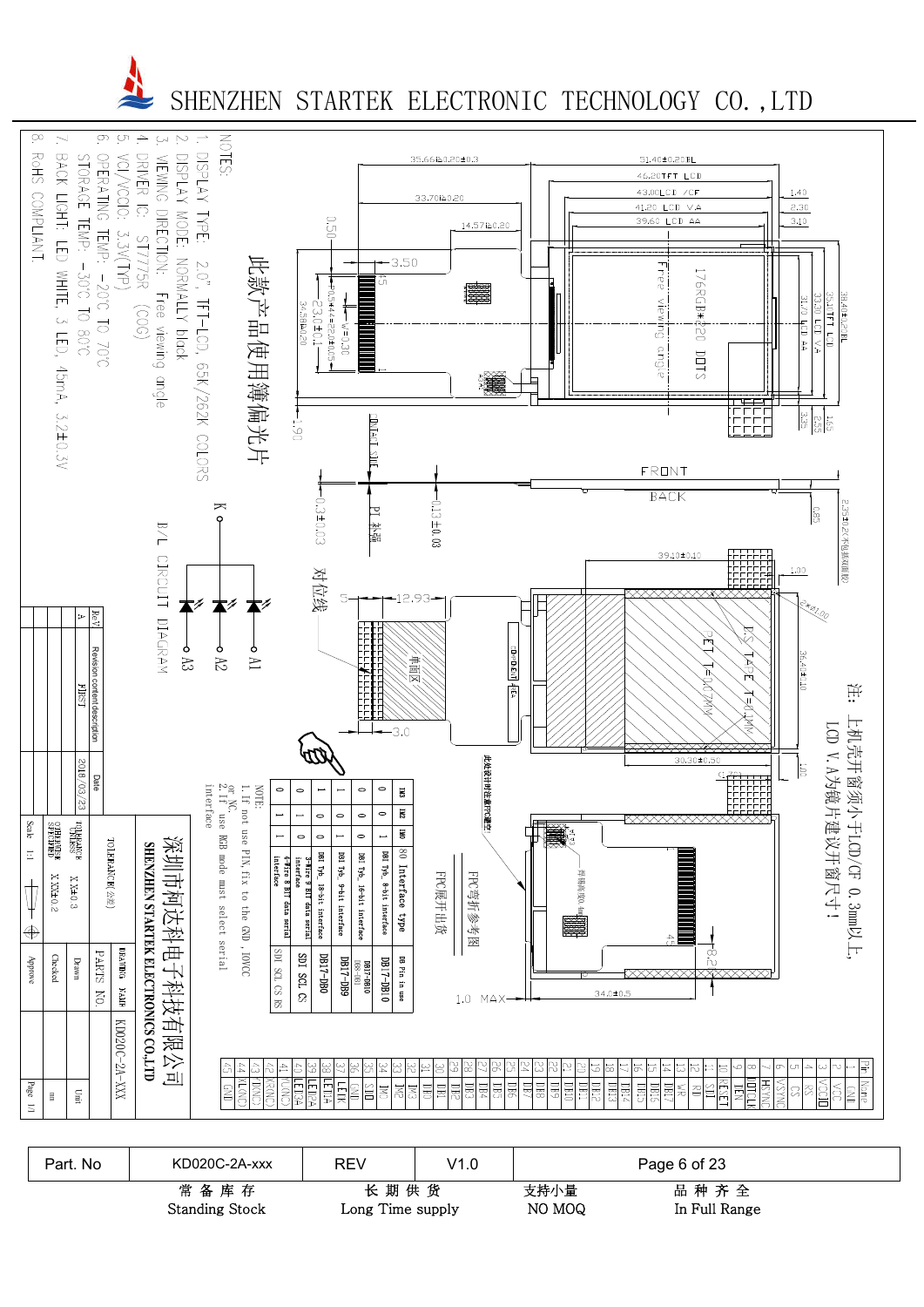# **3. Input terminal Pin Assignment**

| NO.            | <b>SYMBOL</b>                 | <b>DISCRIPTION</b>                                                                                              |                     |  |  |  |  |
|----------------|-------------------------------|-----------------------------------------------------------------------------------------------------------------|---------------------|--|--|--|--|
| $\mathbf 1$    | <b>GND</b>                    | Ground.                                                                                                         | P                   |  |  |  |  |
| $\overline{2}$ | <b>VCC</b>                    | Supply voltage (3.3V).                                                                                          | P                   |  |  |  |  |
| 3              | <b>VCCIO</b>                  | Supply voltage for IO(1.8V/3.3V).                                                                               | P                   |  |  |  |  |
| 4              | <b>RS</b>                     | Display data / Command selection pin.                                                                           |                     |  |  |  |  |
| 5              | <b>CS</b>                     | Chip select input pin ("Low" enable).<br>This pin can be permanently fixed "Low" in MCU interface mode<br>only. |                     |  |  |  |  |
| 6              | <b>VSYNC</b>                  | Frame synchronizing signal for RGB interface operation.<br>fix this pin at GND when not in use.                 |                     |  |  |  |  |
| $\overline{7}$ | <b>HSYNC</b>                  | Line synchronizing signal for RGB interface operation.<br>fix this pin at GND when not in use.                  |                     |  |  |  |  |
| 8              | <b>DOTCLK</b>                 | Dot clock signal for RGB interface operation.<br>Fix this pin at GND when not in use.                           |                     |  |  |  |  |
| 9              | <b>DEN</b>                    | Data enable signal for RGB interface operation<br>fix this pin at GND when not in use.                          |                     |  |  |  |  |
| 10             | <b>RESET</b>                  | This signal will reset the device and must be applied to properly<br>initialize the chip.                       |                     |  |  |  |  |
| 11             | <b>SDI</b>                    | Data lane serial interface.<br>fix this pin at GND when not in use.                                             |                     |  |  |  |  |
| 12             | <b>RD</b>                     | Serves as a read signal and MCU read data at the rising edge.<br>fix this pin at VCI or GND when not in use.    |                     |  |  |  |  |
| 13             | <b>WR</b>                     | Write enable in parallel interface.                                                                             | $\mathbf \mathsf I$ |  |  |  |  |
| 14-31          | DB17-DB0                      | Data bus.                                                                                                       | 1/O                 |  |  |  |  |
| 32             | IM <sub>3</sub>               | MPU Parallel interface bus and serial interface select If use RGB Int                                           |                     |  |  |  |  |
| 33             | IM <sub>2</sub>               | erface must select serial interface.                                                                            |                     |  |  |  |  |
| 34             | IM <sub>0</sub>               | Fix this pin at VCI and GND.                                                                                    |                     |  |  |  |  |
| 35             | <b>SDO</b>                    | SPI interface output pin.<br>-The data is output on the falling edge of the SCL signal.                         |                     |  |  |  |  |
| Part. No       | KD020C-2A-xxx                 | <b>REV</b><br>V1.0<br>Page 7 of 23                                                                              |                     |  |  |  |  |
|                | 常备库存<br><b>Standing Stock</b> | 长期供货<br>支持小量<br>品种齐全<br>Long Time supply<br>NO MOQ<br>In Full Range                                             |                     |  |  |  |  |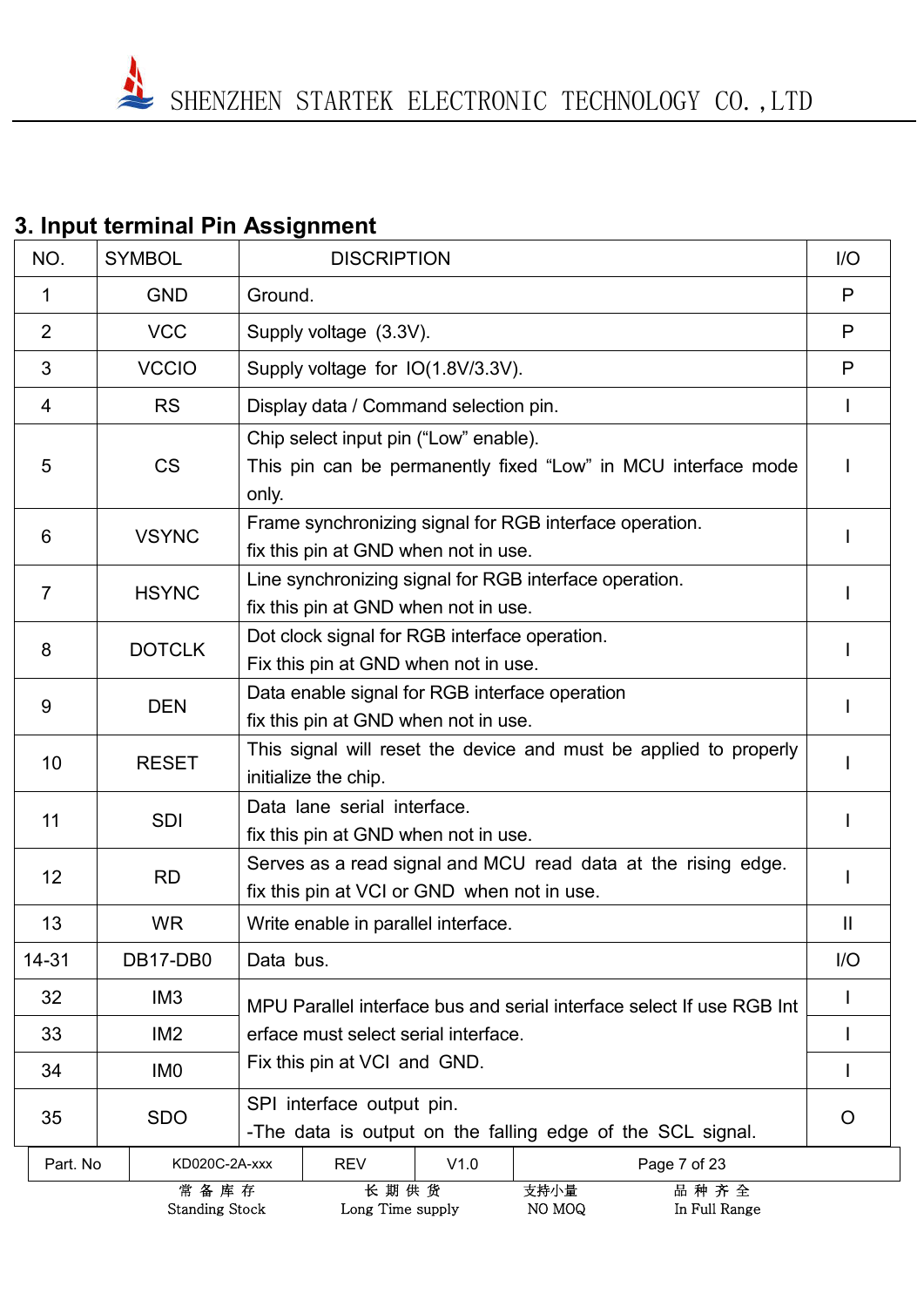

|    |                   | -If not used, let this pin open.       |     |
|----|-------------------|----------------------------------------|-----|
| 36 | <b>GND</b>        | Ground.                                |     |
| 37 | <b>LEDK</b>       | Cathode pin OF backlight.              | P   |
| 38 | LEDA1             | Anode pin of backlight.                | P   |
| 39 | LEDA <sub>2</sub> | Anode pin of backlight.                | P   |
| 40 | LEDA3             | Anode pin of backlight.                | P   |
| 41 | YU(NC)            | Touch panel Top Film Terminal          | A/D |
| 42 | XR(NC)            | Touch panel Right Glass Terminal       | A/D |
| 43 | YD(NC)            | Touch panel Bottom Film Terminal       | A/D |
| 44 | XL(NC)            | <b>Touch panel LIFT Glass Terminal</b> | A/D |
| 45 | <b>GND</b>        | Ground.                                | P   |

| Part. No | KD020C-2A-xxx                 | <b>REV</b>               | V1.0 |                | Page 8 of 23          |  |
|----------|-------------------------------|--------------------------|------|----------------|-----------------------|--|
|          | 常备库存<br><b>Standing Stock</b> | 长期供货<br>Long Time supply |      | 支持小量<br>NO MOQ | 品种齐全<br>In Full Range |  |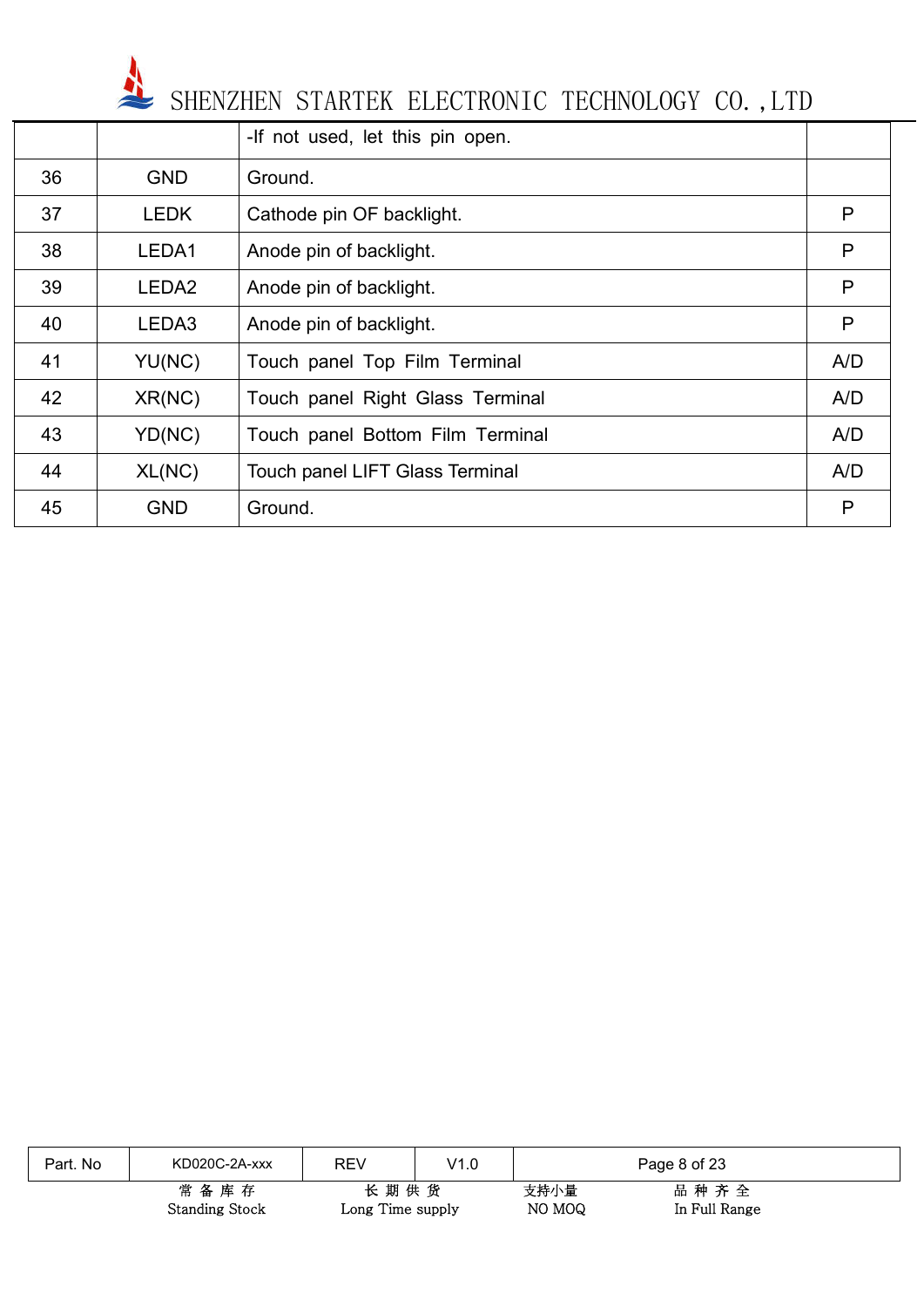# **4. LCD Optical Characteristics**

4.1 Optical specification

| Item                                 |         |                           | Symbol Condition                             | Min.  | Typ.       | Max.                     | Unit | Note     |
|--------------------------------------|---------|---------------------------|----------------------------------------------|-------|------------|--------------------------|------|----------|
| Transmittance<br>(without Polarizer) |         | $T(\%)$                   |                                              |       | 16.0       |                          |      |          |
| Contrast Ratio                       |         | CR                        | $\Theta = 0$                                 | 400   | 500        | $\overline{\phantom{a}}$ |      | (1)(2)   |
|                                      | Rising  | $\mathsf{T}_{\mathsf{R}}$ | Normal                                       |       | 2          | 4                        |      |          |
| Response<br>time                     | Falling | $\mathsf{T}_\mathsf{F}$   | viewing<br>angle<br>$\overline{\phantom{a}}$ |       | 6          | 12                       | msec | (1)(3)   |
| Color gamut                          |         | $S(\%)$                   |                                              |       | 60         |                          | $\%$ |          |
|                                      | White   | $W_{x}$                   |                                              | 0.283 | 0.303      | 0.323                    |      |          |
|                                      |         | Wy                        |                                              | 0.305 | 0.325      | 0.345                    |      |          |
|                                      | Red     | Rx                        |                                              | 0.606 | 0.626      | 0.646                    |      |          |
| Color                                |         | Ry                        |                                              | 0.314 | 0.334      | 0.354                    |      | (1)(4)   |
| chromaticity                         | Green   | Gx                        |                                              | 0.257 | 0.277      | 0.397                    |      | CF glass |
| (CIE1931)                            |         | Gу                        |                                              | 0.529 | 0.549      | 0.569                    |      |          |
|                                      | Blue    | Bx                        |                                              | 0.122 | 0.142      | 0.162                    |      |          |
|                                      |         | By                        |                                              | 0.102 | 0.122      | 0.142                    |      |          |
|                                      |         | θL                        |                                              | 35    | 45         |                          |      |          |
| Viewing                              | Hor.    | $\Theta_{\rm R}$          |                                              | 35    | 45         |                          |      |          |
| angle                                | Ver.    | θu                        | CR > 10                                      | 35    | 45         | $\overline{\phantom{a}}$ |      |          |
|                                      |         | $\Theta_{\mathsf{D}}$     |                                              | 10    | 20         | $\overline{\phantom{a}}$ |      |          |
| Optima View<br>Direction             |         |                           |                                              |       | 12 O'clock |                          |      | (5)      |

# 4.2 Measuring Condition

# ■ Measuring surrounding : dark room

- Ambient temperature : 25±2oC
- 15min. warm-up time.

| Part. No | KD020C-2A-xxx         | REV              | V1.0 | Page 9 of 23 |               |  |
|----------|-----------------------|------------------|------|--------------|---------------|--|
|          | 常备库存                  |                  | 长期供货 | 支持小量         | 品种齐全          |  |
|          | <b>Standing Stock</b> | Long Time supply |      | NO MOQ       | In Full Range |  |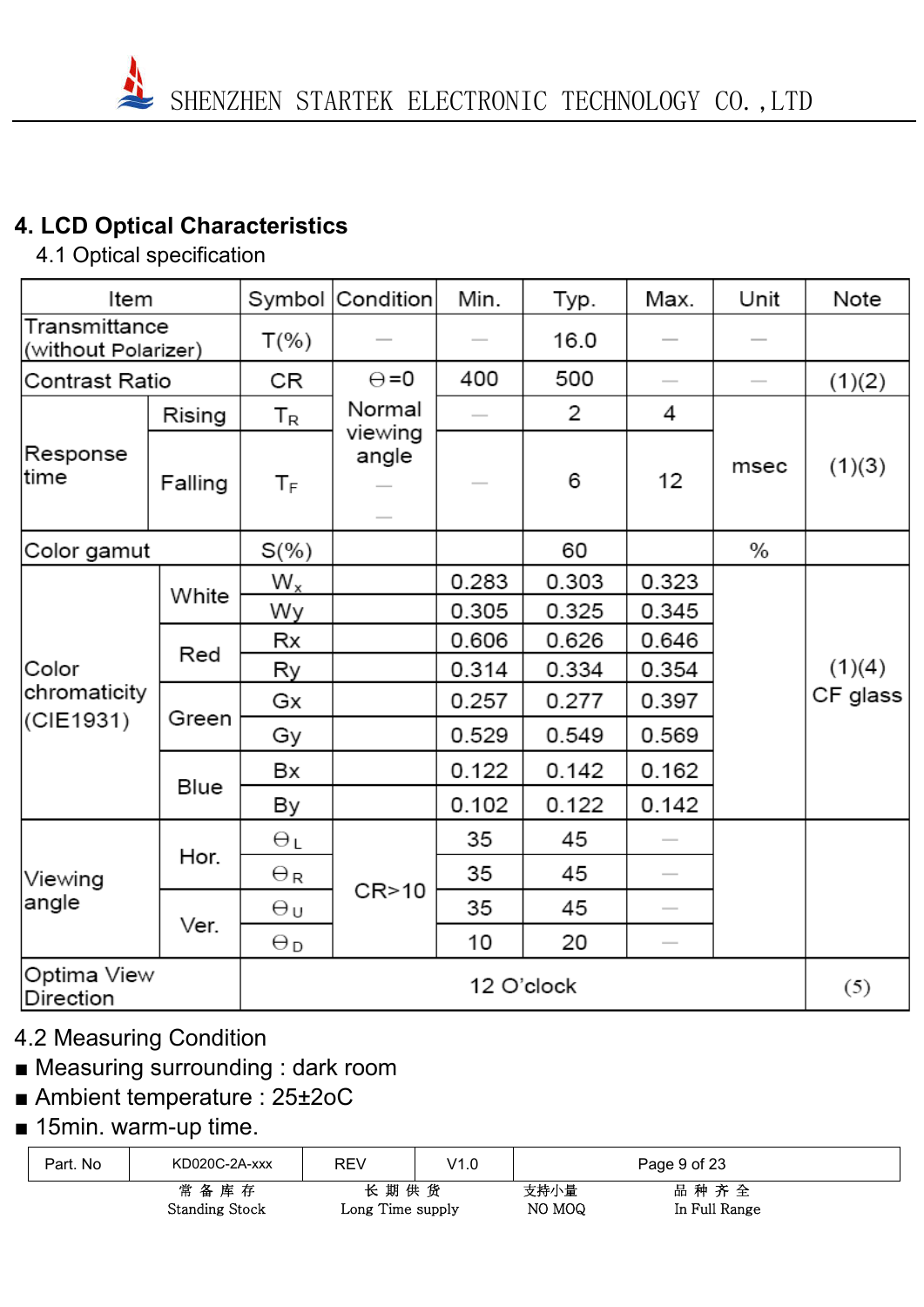

#### 4.3 Measuring Equipment

FPM520 of Westar Display technologies, INC., which utilized SR-3 for Chromaticity and BM-5A for other optical characteristics.

Note (1) Definition of Viewing Angle:



Note (2) Definition of Contrast Ratio(CR): measured at the center point of panel

Luminance with all pixels white

$$
CR =
$$

Luminance with all pixels black

| Part. No | KD020C-2A-xxx                     | REV                      | V1.0 |                | Page 10 of 23         |
|----------|-----------------------------------|--------------------------|------|----------------|-----------------------|
|          | 常<br>备库存<br><b>Standing Stock</b> | 长期供货<br>Long Time supply |      | 支持小量<br>NO MOQ | 品种齐全<br>In Full Range |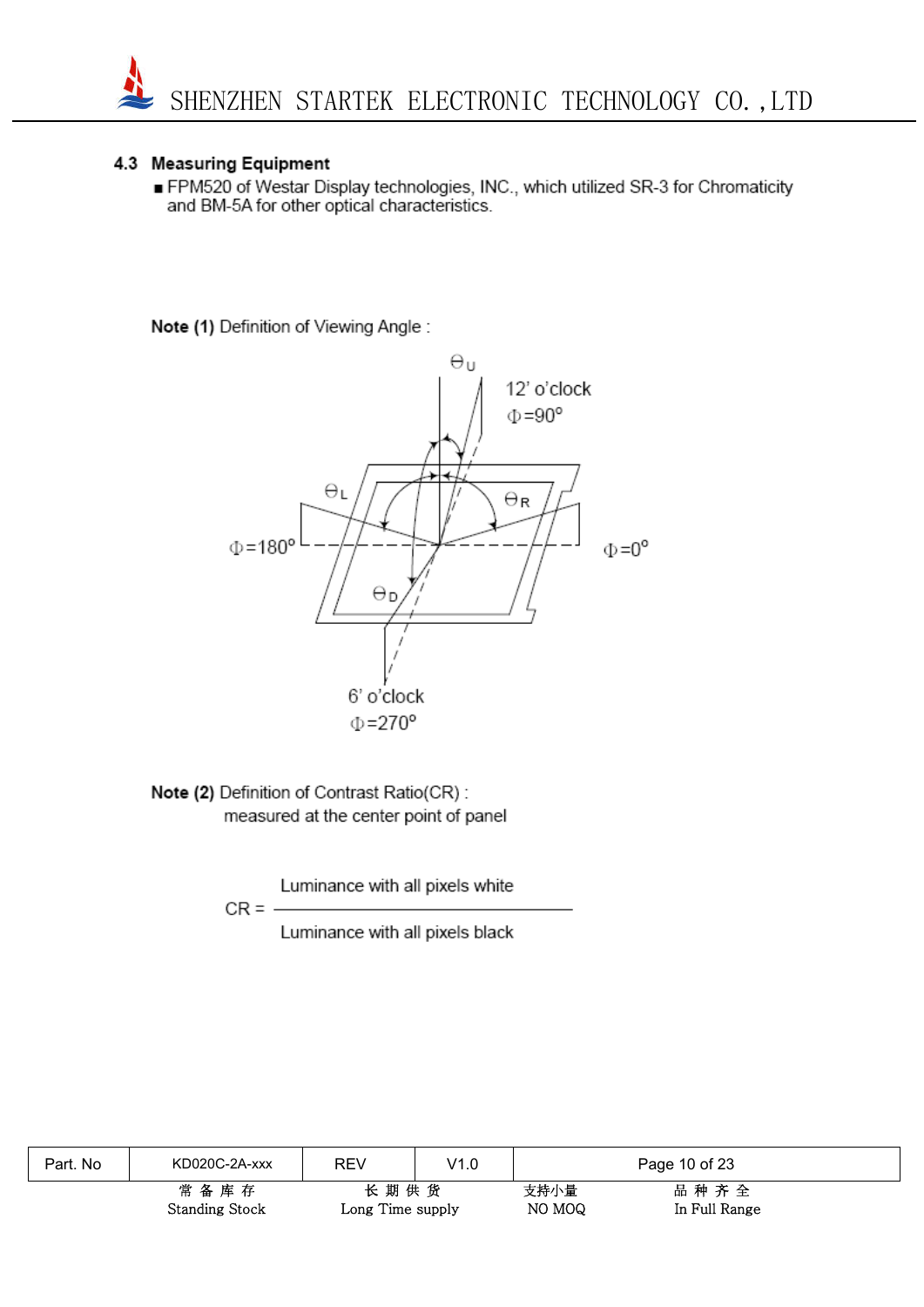#### **5. Electrical Characteristics**

#### **5.1 Absolute Maximum Rating (Ta=25 VSS=0V)**

| <b>Characteristics</b>           | Symbol                     | Min.   | Max.  | Unit          |
|----------------------------------|----------------------------|--------|-------|---------------|
| <b>Digital Supply Voltage</b>    | VDD                        | $-0.3$ | 4.6   | V             |
| Digital interface supple Voltage | VDDIO                      | $-0.3$ | 4.6   |               |
| Operating temperature            | $\mathsf{T}_{\mathsf{OP}}$ | $-20$  | $+70$ | $^{\circ}$ C  |
| Storage temperature              | $\mathsf{T}_{\texttt{ST}}$ | $-30$  | $+80$ | $^{\circ}\!C$ |

#### **5.2 DC Electrical Characteristics**

| <b>Characteristics</b>             | Symbol                | Min.        | Typ. | Max.        | <b>Unit</b> | <b>Note</b> |
|------------------------------------|-----------------------|-------------|------|-------------|-------------|-------------|
| <b>Digital Supply Voltage</b>      | <b>VDD</b>            | 2.5         | 3.3  | 4.2         | V           |             |
| Digital interface supple Voltage   | VDDIO                 | 1.65        | 3.3  | 4.2         | V           |             |
| Normal mode Current<br>consumption | <b>IDD</b>            |             | 2.5  |             | mA          |             |
| Level input voltage                | Vıн                   | $0.8V$ DDIO |      | VDDIO       | V           |             |
|                                    | Vıl                   | <b>GND</b>  |      | $0.3V$ DDIO | V           |             |
|                                    | <b>V<sub>OH</sub></b> | 0.8VDDIO    |      | VDDIO       | V           |             |
| Level output voltage               | Vol                   | <b>GND</b>  |      | 0.2VDDIO    | V           |             |

#### **5.3 LED Backlight Characteristics**

The back-light system is edge-lighting type with 3 chips White LED

| <b>Item</b>            | Symbol | Min.  | Typ.  | Max.  | <b>Unit</b> | <b>Note</b> |
|------------------------|--------|-------|-------|-------|-------------|-------------|
| <b>Forward Current</b> | IF     | 45    | 60    | $- -$ | mA          |             |
| <b>Forward Voltage</b> | VF     | $- -$ | 3.2   | $- -$ |             |             |
| <b>LCM Luminance</b>   | L٧     | 200   | $- -$ | --    | cd/m2       | $IF=60MA$   |
| Uniformity             | AVg    | 80    | $- -$ | $- -$ | $\%$        |             |



| Part. No | KD020C-2A-xxx                 | REV                      | V1.0 |                | Page 11 of 23         |
|----------|-------------------------------|--------------------------|------|----------------|-----------------------|
|          | 常备库存<br><b>Standing Stock</b> | 长期供货<br>Long Time supply |      | 支持小量<br>NO MOQ | 品种齐全<br>In Full Range |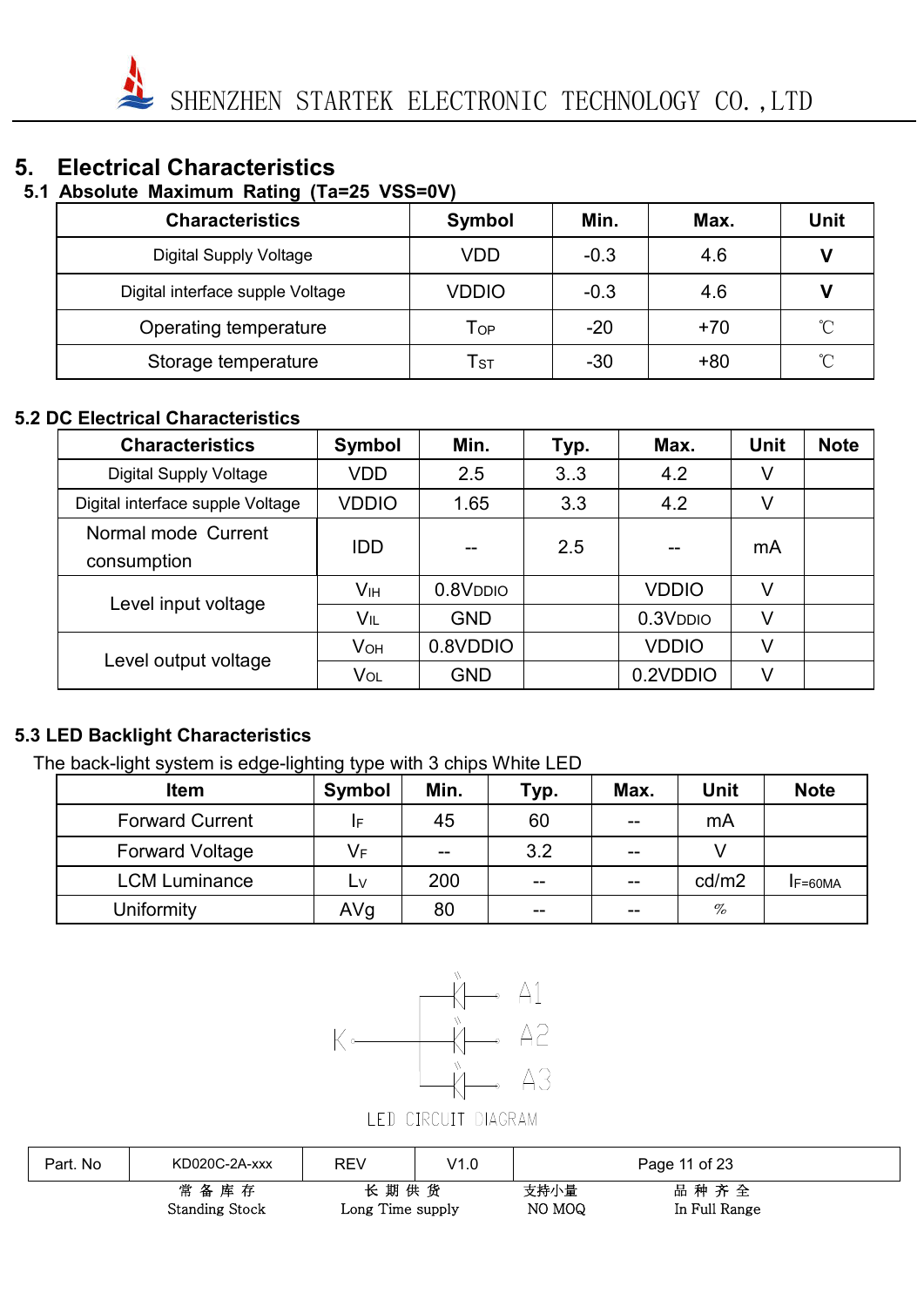## **6. AC Characteristic**

**6.1.** Display Parallel 18/16/9/8-bit Interface Timing Characteristics (8080- system)



Figure 1 Parallel Interface Timing Characteristics (8080-Series MCU Interface)

| Signal     | Symbol      | Parameter                       | Min | Max                      | Unit | <b>Description</b>                       |  |
|------------|-------------|---------------------------------|-----|--------------------------|------|------------------------------------------|--|
| <b>DCX</b> | <b>TAST</b> | Address Setup Time              | 10  | -3                       | ns   |                                          |  |
|            | TAHT        | Address Hold Time (Write/Read)  | 5   | $\overline{\phantom{a}}$ | ns   |                                          |  |
|            | TWC         | <b>Write Cycle</b>              | 70  | $\sim$                   | ns   |                                          |  |
| <b>WRX</b> | <b>TWRH</b> | Control Pulse "H" Duration      | 35  | US.                      | ns.  |                                          |  |
|            | <b>TWRL</b> | Control Pulse "L" Duration      | 35  | ÷                        | ns   |                                          |  |
|            | TRC         | Read Cycle (ID)                 | 300 | ÷.                       | ns   |                                          |  |
| <b>RDX</b> | <b>TRDH</b> | Control Pulse "H" Duration (ID) | 150 | C.                       | ns   | When Read ID Data                        |  |
|            | TRDL        | Control Pulse "L" Duration (ID) | 150 | $\sim$                   | ns   |                                          |  |
|            | TDST        | Data Setup Time                 | 10  | $\rightarrow$            | ns   | TRAT, TRATFM: 3K                         |  |
|            | TDHT        | Data Hold Time                  | 15  | -23                      | ns   | ohm Pull up or Down<br>and 30pF Parallel |  |
| DB[17:0]   | <b>TRAT</b> | Read Access Time (ID)           | ÷   | 100                      | ns   | Cap. To GND.<br>TODH: 3K ohm Pull        |  |
|            | TODH        | Output Disable Time             | 50  | <b>COL</b>               | ns   | up or Down.                              |  |

VDDI=1.65 to 3.3V, VDD=2.5 to 3.3V, AGND=DGND=0V, Ta=25 °C

| Part. No | KD020C-2A-xxx         | REV              | V1.0 | Page 12 of 23 |               |  |
|----------|-----------------------|------------------|------|---------------|---------------|--|
|          | 常备库存                  | 长期供货             |      | 支持小量          | 品种齐全          |  |
|          | <b>Standing Stock</b> | Long Time supply |      | NO MOQ        | In Full Range |  |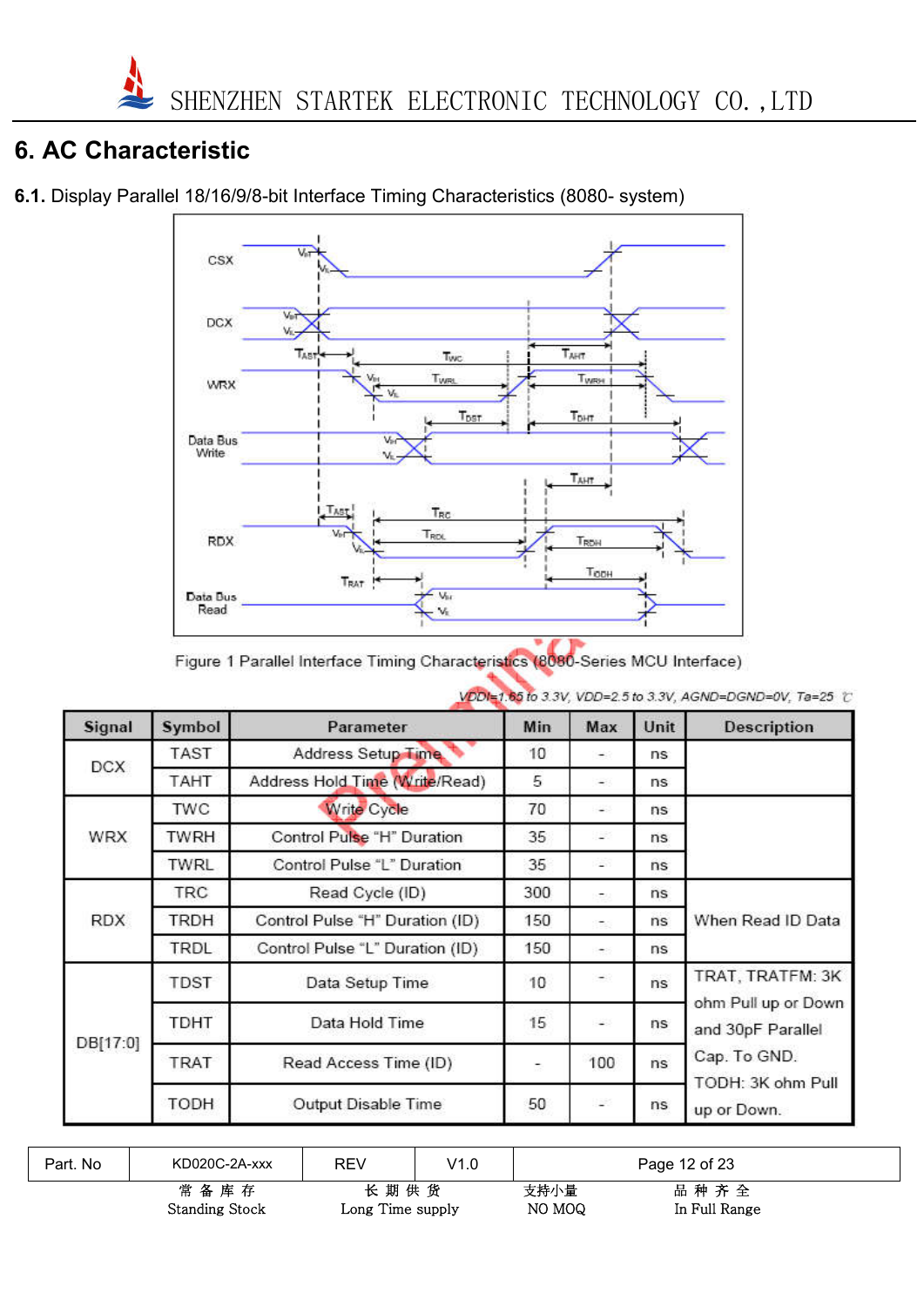

Figure 2 Rising and Falling Timing for I/O Signal

 $T_R = T_F \le 15$ ns



Figure 3 Write-to-Read and Read-to-Write Timing

Note: The rising time and falling time (Tr, Tf) of input signal and fall time are specified at 15 ns or less. Logic high and low levels are specified as 30% and 70% of VDDI for Input signals.

#### 6.2 Display Serial Interface Timing Characteristics (3-line SPI system)

 $T_R = T_F \approx 15$ ns



| Part. No | KD020C-2A-xxx                     | <b>REV</b>               | V1.0 |                | Page 13 of 23         |  |
|----------|-----------------------------------|--------------------------|------|----------------|-----------------------|--|
|          | 常<br>备库存<br><b>Standing Stock</b> | 长期供货<br>Long Time supply |      | 支持小量<br>NO MOQ | 品种齐全<br>In Full Range |  |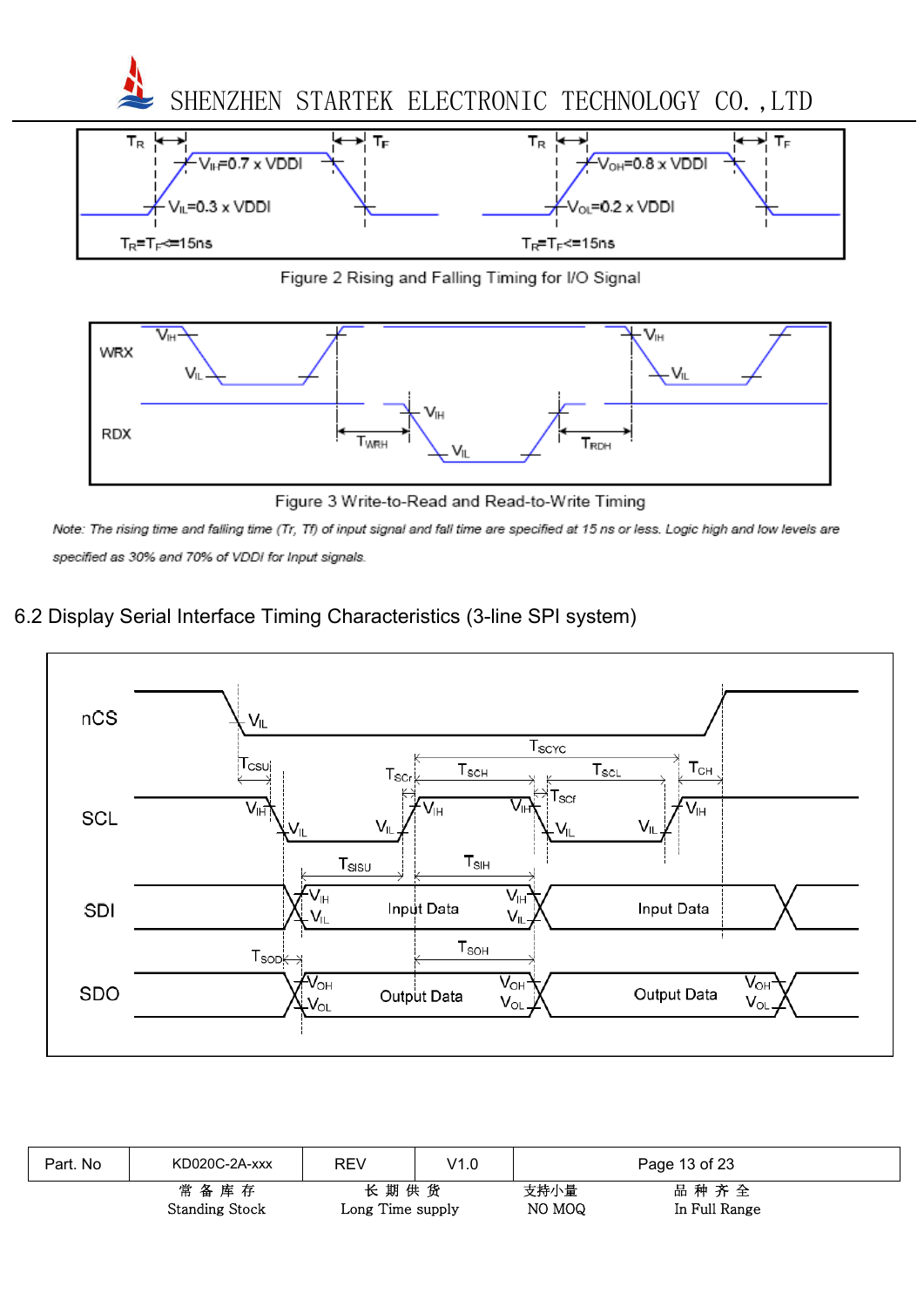| <b>Signal</b> | Symbol       | Parameter                     | <b>Min</b>      | <b>Max</b> | Unit | <b>Description</b> |
|---------------|--------------|-------------------------------|-----------------|------------|------|--------------------|
| CSX           | <b>TCSU</b>  | Chip Select Setup Time        | 10 <sub>1</sub> |            | ns   |                    |
|               | <b>TCH</b>   | Chip Select Hold Time         | 50              |            | ns   |                    |
|               | TSCr ,TSCf   | Serial clock rise/fall time   |                 | 5          | ns   |                    |
|               | TSCH         | SCL "H" pulse width (Write)   | 40              |            | ns   |                    |
|               | TSCH         | SCL "H" pulse width (Read)    | 100             |            | ns   |                    |
| SCL           | TSCYC        | Serial clock cycle (Write)    | 80              |            | ns   |                    |
|               | <b>TSCYC</b> | Serial clock cycle (Read)     | 200             |            | ns   |                    |
|               | TSCL         | SCL "L" pulse width (Write)   | 40              |            | ns   |                    |
|               | <b>TSCL</b>  | SCL "L" pulse width (Read)    | 100             |            | ns   |                    |
| SDI           | <b>TSISU</b> | Serial Input Data Setup Time  | 20              |            | ns   |                    |
|               | TSIH         | Serial Input Data Hold Time   | 20              |            | ns   |                    |
| SDO           | TSOD         | Serial Output Data Setup Time |                 | 100        | ns   |                    |
|               | TSOH         | Serial Output Data Hold Time  | 5               |            | ns   |                    |

| Part. No | KD020C-2A-xxx                 | <b>REV</b>               | V1.0 | Page 14 of 23  |                       |  |
|----------|-------------------------------|--------------------------|------|----------------|-----------------------|--|
|          | 常备库存<br><b>Standing Stock</b> | 长期供货<br>Long Time supply |      | 支持小量<br>NO MOQ | 品种齐全<br>In Full Range |  |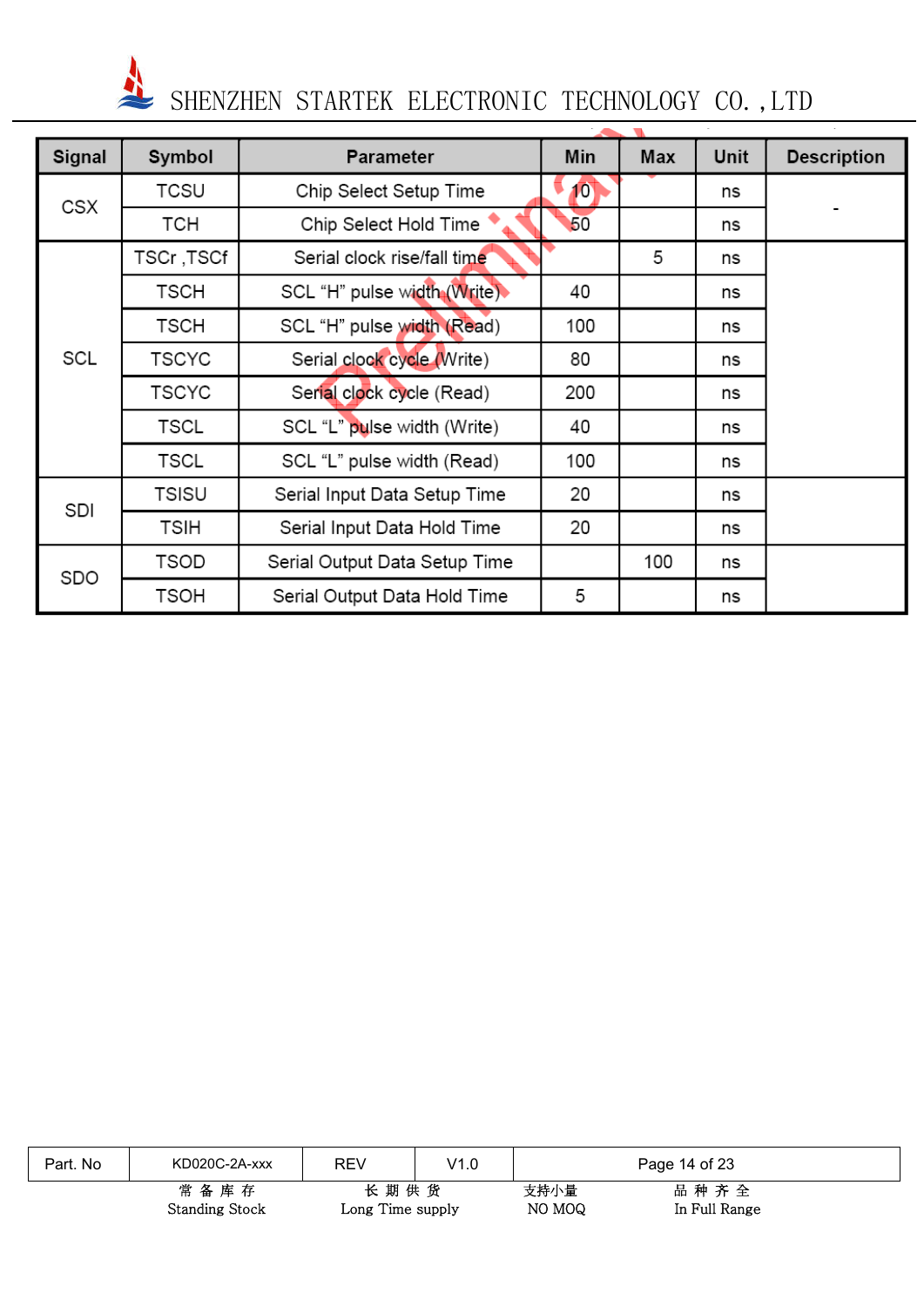

## **7. LCD Module Out-Going Quality Level**

# **7.1 VISUAL & FUNCTION INSPECTION STANDARD**

#### **7.1.1 Inspection conditions**

Inspection performed under the following conditions is recommended.

Temperature : 25±5℃ Humidity : 65%±10%RH Viewing Angle : Normal viewing Angle. Illumination: Single fluorescent lamp (300 to 700Lux) Viewing distance:30-50cm



# **7.1.2 Definition**



Zone A : Effective Viewing Area (Character or Digit can be seen)

Zone B : Viewing Area except Zone A

Zone C : Outside (Zone A+Zone B) which can not be seen after assembly by customer .) Note:

As a general rule ,visual defects in Zone C can be ignored when it doesn't effect product function or appearance after assembly by customer.

#### **7.1.3 Sampling Plan**

| Part. No | KD020C-2A-xxx         | <b>REV</b>                | V1.0 |        | Page 15 of 23 |  |
|----------|-----------------------|---------------------------|------|--------|---------------|--|
|          | 常<br>备库存              | 长期供货                      |      | 支持小量   | 品种齐全          |  |
|          | <b>Standing Stock</b> | $\text{Long Time supply}$ |      | NO MOQ | In Full Range |  |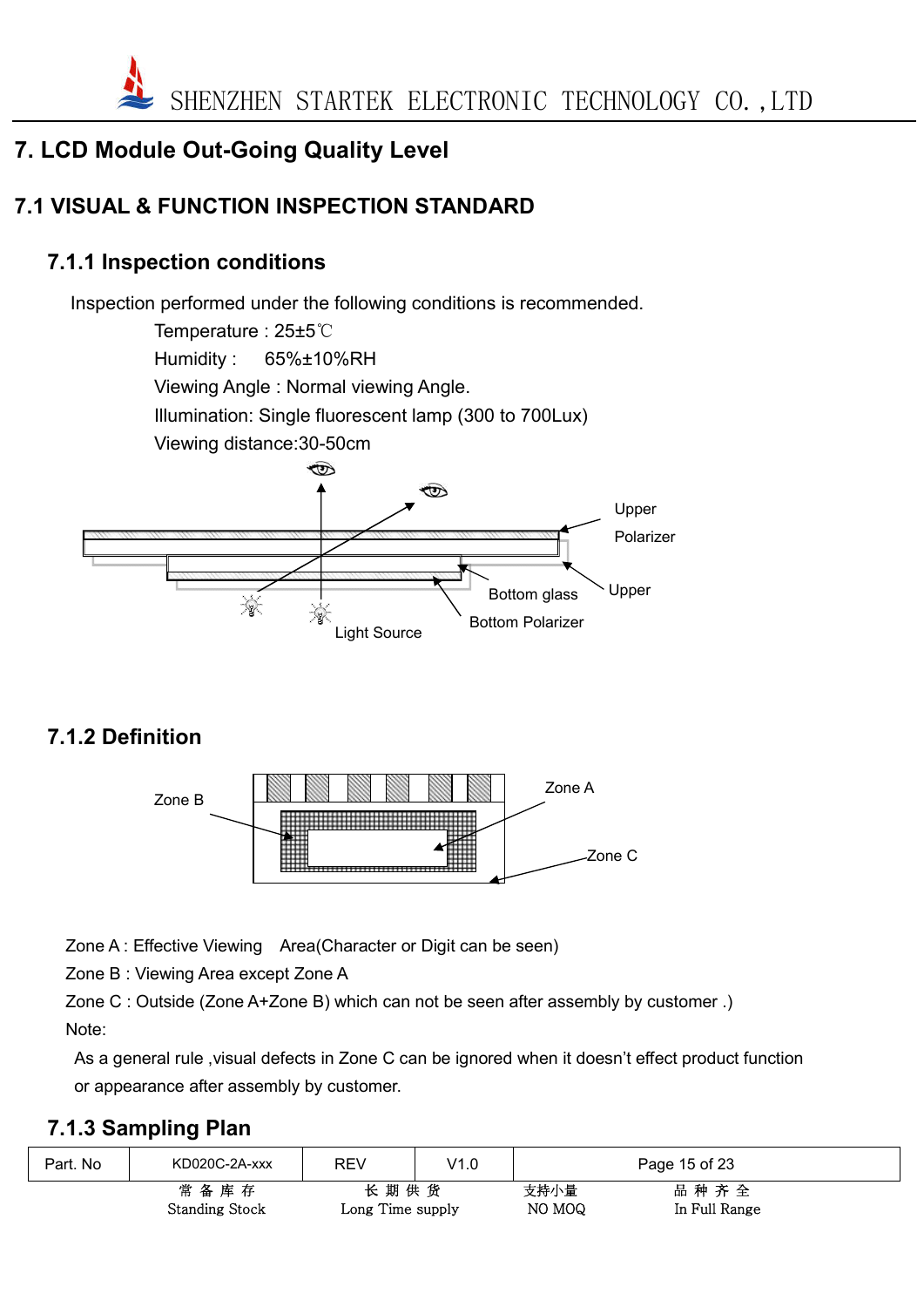

According to GB/T 2828-2003 ; , normal inspection, Class II AQL:

| Major defect | Minor defect |
|--------------|--------------|
| 0.65         | 1.5          |

LCD: Liquid Crystal Display , TP: Touch Panel , LCM: Liquid Crystal Module

| <b>No</b> | <b>Items to be</b>        | <b>Criteria</b>                              | <b>Classification of</b> |
|-----------|---------------------------|----------------------------------------------|--------------------------|
|           | inspected                 |                                              | defects                  |
|           |                           | 1) No display, Open or miss line             |                          |
| 1         | <b>Functional defects</b> | 2) Display abnormally, Short                 |                          |
|           |                           | 3) Backlight no lighting, abnormal lighting. |                          |
|           |                           | 4) TP no function                            | Major                    |
| 2         | Missing                   | Missing component                            |                          |
| 3         | Outline dimension         | Overall outline dimension beyond the drawing |                          |
|           |                           | is not allowed                               |                          |
| 4         | Color tone                | Color unevenness, refer to limited sample    |                          |
|           | Soldering                 | Good soldering, Peeling off is not allowed.  |                          |
| 5         | appearance                |                                              | Minor                    |
| 6         | LCD/Polarizer/TP          | Black/White spot/line, scratch, crack, etc.  |                          |

| Part. No | KD020C-2A-xxx                 | <b>REV</b>               | V1.0 |                | Page 16 of 23         |
|----------|-------------------------------|--------------------------|------|----------------|-----------------------|
|          | 常备库存<br><b>Standing Stock</b> | 长期供货<br>Long Time supply |      | 支持小量<br>NO MOQ | 品种齐全<br>In Full Range |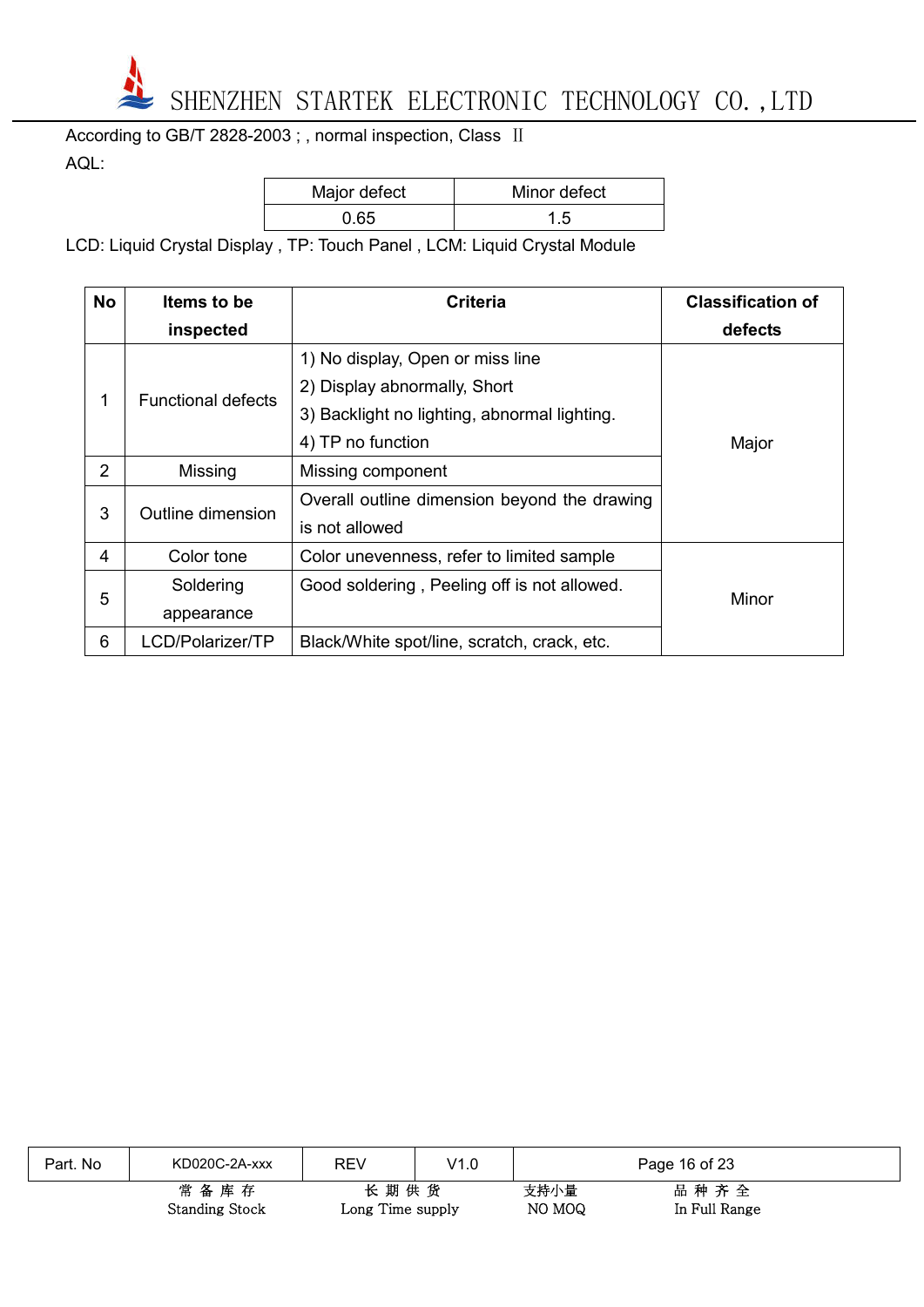

# **7.1.4 Criteria (Visual)**

| Number                                                                                  | Items                      | Criteria(mm)                                                                                                                      |  |  |  |  |
|-----------------------------------------------------------------------------------------|----------------------------|-----------------------------------------------------------------------------------------------------------------------------------|--|--|--|--|
| LCD<br>$1.0$<br>Crack/Broken                                                            | (1) The edge of LCD broken |                                                                                                                                   |  |  |  |  |
| NOTE:                                                                                   |                            | $\boldsymbol{\mathsf{X}}$<br>Y<br>Z                                                                                               |  |  |  |  |
| X: Length<br>Y: Width                                                                   |                            | <inner border="" line<br=""><math display="inline">≤3.0mm</math><br/><math display="inline">\leq</math> T<br/>of the seal</inner> |  |  |  |  |
| Z: Height<br>L: Length<br>$\mathsf{of}$<br>ITO,<br>Height<br>$\mathsf{of}$<br>T.<br>LCD | (2)LCD corner broken       | $\mathsf X$<br>Z<br>Y<br>$≤3.0mm$<br>$\leq$ T<br>$\leq\!\!\mathrel{\mathop{\mathsf{L}}}$                                          |  |  |  |  |
|                                                                                         | (3) LCD crack              | Crack<br>Not allowed                                                                                                              |  |  |  |  |

| Part. No | KD020C-2A-xxx                 | <b>REV</b>               | V1.0 |                | Page 17 of 23         |  |
|----------|-------------------------------|--------------------------|------|----------------|-----------------------|--|
|          | 常备库存<br><b>Standing Stock</b> | 长期供货<br>Long Time supply |      | 支持小量<br>NO MOQ | 品种齐全<br>In Full Range |  |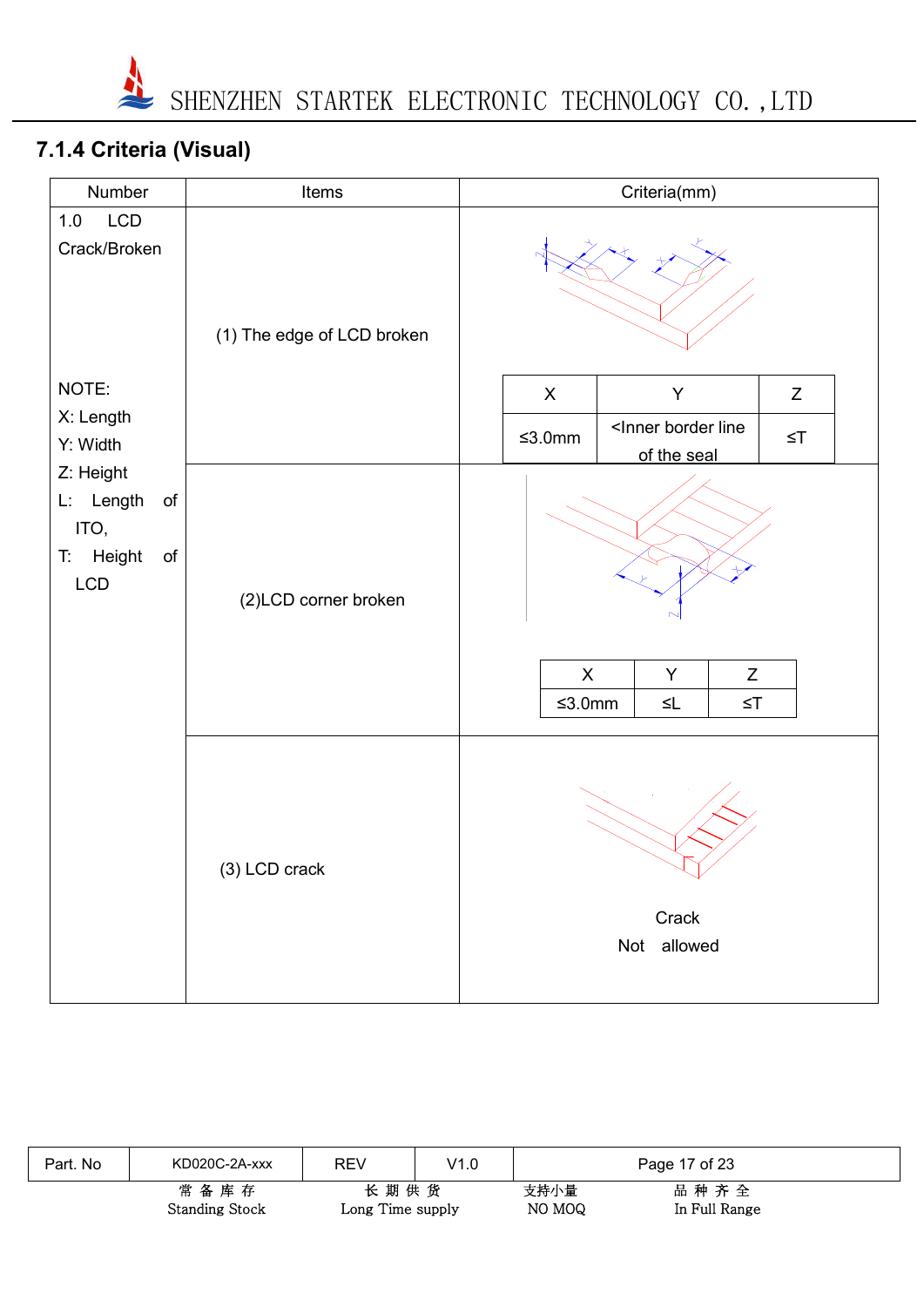| 2.0 | Spot defect            | 1) light dot (LCD/TP/Polarizer black/white spot, light dot, pinhole, dent, |                                        |                       |                                |              |  |
|-----|------------------------|----------------------------------------------------------------------------|----------------------------------------|-----------------------|--------------------------------|--------------|--|
|     |                        | stain)                                                                     |                                        | Accep able Qty        |                                |              |  |
|     |                        | Zone<br>Size (mm)                                                          | A                                      | B                     |                                | $\mathsf C$  |  |
|     |                        | $\Phi \leq 0.10$                                                           | Ignore                                 |                       |                                |              |  |
|     |                        | $0.10 < \Phi \leq 0.20$                                                    | 3(distance $\geq$ 10mm)                |                       |                                |              |  |
|     | X                      | $0.20 < \Phi \leq 0.25$                                                    | $\overline{2}$                         |                       | Ignor                          |              |  |
|     | $\Phi = (X+Y)/2$       | $\Phi > 0.25$                                                              | $\mathbf 0$                            |                       |                                |              |  |
|     |                        | 2Dim spot (LCD/TP/Polarizer dim dot, light leakage, dark spot)             |                                        |                       |                                |              |  |
|     |                        | Zone                                                                       |                                        | <b>Acceptable Qty</b> |                                |              |  |
|     |                        | Size (mm)                                                                  | A                                      | B                     |                                | $\mathsf{C}$ |  |
|     |                        | $\Phi \leq 0.1$                                                            | Ignore                                 |                       |                                |              |  |
|     |                        | $0.10 < \Phi \leq 0.20$                                                    | 3(distance $\geq$ 10mm)                |                       |                                | Ignore       |  |
|     |                        | $0.20 < \Phi \leq 0.30$                                                    | $\overline{2}$                         |                       |                                |              |  |
|     |                        | $\Phi > 0.30$                                                              | 0                                      |                       |                                |              |  |
|     |                        | 3 Polarizer accidented spot                                                |                                        |                       |                                |              |  |
|     |                        | Zone                                                                       |                                        | <b>Acceptable Qty</b> |                                |              |  |
|     |                        | Size (mm)                                                                  | A                                      | B                     |                                | $\mathsf C$  |  |
|     |                        | $\Phi \leq 0.2$                                                            | Ignore                                 |                       |                                |              |  |
|     |                        | $0.3 < \Phi \leq 0.5$<br>Φ > 0.5                                           | 2(distance $\geq$ 10mm)<br>$\mathbf 0$ |                       |                                | Ignore       |  |
|     |                        |                                                                            |                                        |                       |                                |              |  |
|     | Line defect<br>(LCD/TP |                                                                            |                                        |                       |                                |              |  |
|     | /Polarizer             | Width(mm)                                                                  | Length(mm                              |                       | <b>Acceptable Qty</b>          | $\mathsf C$  |  |
|     | black/white            | $\Phi \leq 0.03$                                                           | Igno e                                 | A                     | B                              |              |  |
|     | line, scratch,         | $0.03 < W \le 0.05$                                                        | $L \leq 3.0$                           |                       | Ignore<br>$N \leq 2$<br>Ignore |              |  |
|     | stain)                 | $0.05 < W \leq 0.08$                                                       | $L \leq 2.0$                           | $N \leq 2$            |                                |              |  |
|     |                        | 0.08 < W                                                                   |                                        | Define as spot defect |                                |              |  |
|     |                        |                                                                            |                                        |                       |                                |              |  |

| Part. No | KD020C-2A-xxx                 | REV                      | V1.0 |                | Page 18 of 23         |  |
|----------|-------------------------------|--------------------------|------|----------------|-----------------------|--|
|          | 常备库存<br><b>Standing Stock</b> | 长期供货<br>Long Time supply |      | 支持小量<br>NO MOQ | 品种齐全<br>In Full Range |  |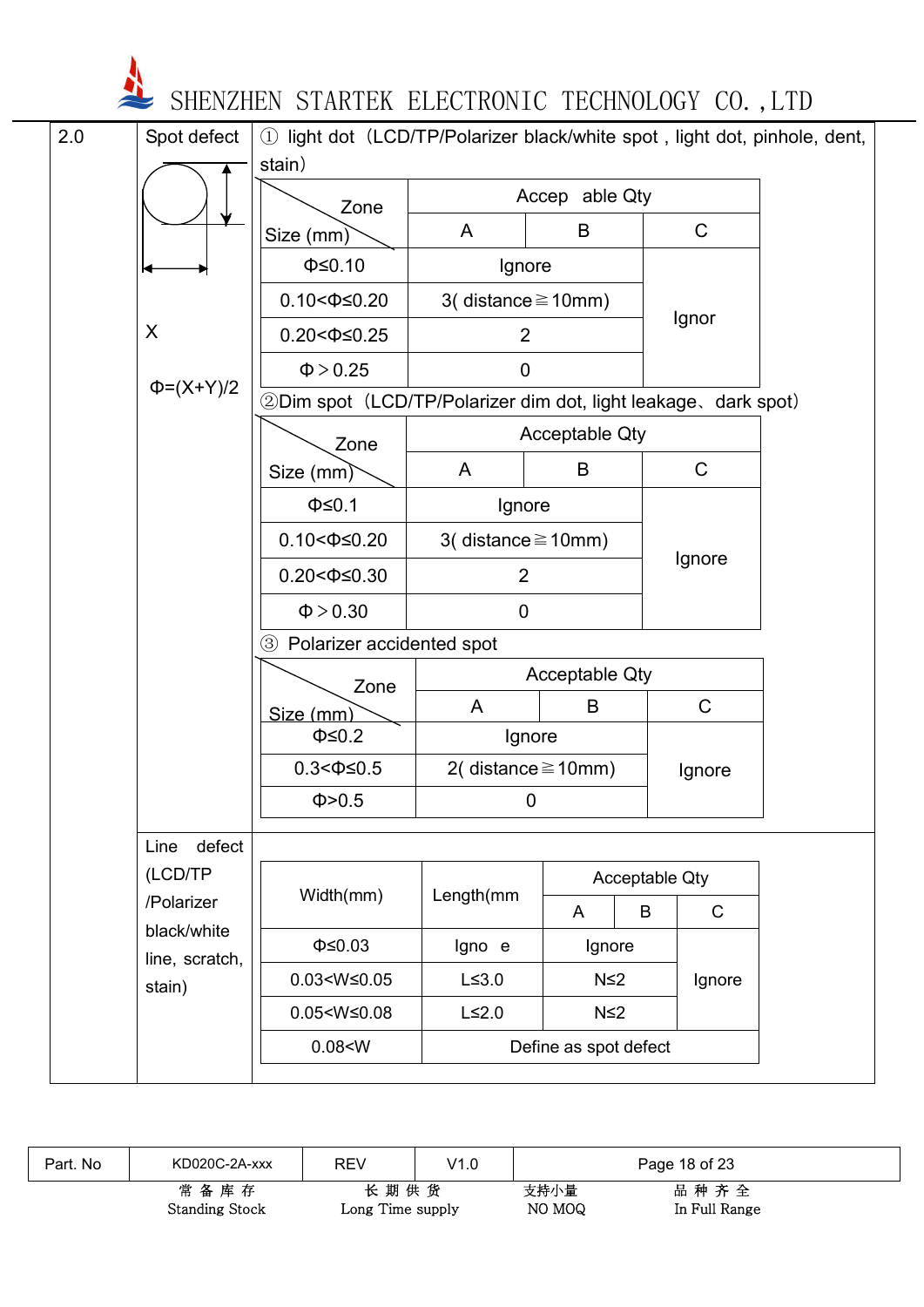|                  |                      | Zone                                                                                                                          |                                      |                                                              | Acceptable Qty              |                |             |               |
|------------------|----------------------|-------------------------------------------------------------------------------------------------------------------------------|--------------------------------------|--------------------------------------------------------------|-----------------------------|----------------|-------------|---------------|
|                  | Polarizer            | Size (mm)                                                                                                                     |                                      | A                                                            | B                           | $\mathsf{C}$   |             |               |
|                  | 3.0<br><b>Bubble</b> | $\Phi \leq 0.2$<br>$0.2 < \Phi \le 0.4$<br>$0.4 < \Phi \le 0.6$<br>0.6 < 0                                                    |                                      | Ignore<br>3(distance $\geq$ 10 m)<br>$\overline{2}$<br>0     |                             | Ignore         |             |               |
| 4.0              | <b>SMT</b>           | According to IPC-A-610C class II standard. Function defect and missing<br>part are major defect, the others are minor defect. |                                      |                                                              |                             |                |             |               |
|                  |                      | TP bubble/                                                                                                                    |                                      | Size $\Phi$ (mm)                                             |                             | Acceptable Qty |             |               |
|                  |                      | accidented                                                                                                                    |                                      |                                                              | A                           | B              | $\mathsf C$ |               |
|                  |                      | spot                                                                                                                          |                                      | $\Phi \leq 0.1$<br>$0.1 < \Phi \le 0.25$                     | Ignore<br>3 (distance $\ge$ |                |             |               |
|                  |                      |                                                                                                                               |                                      | $0.25 < \Phi \leq 0.3$                                       | $\overline{2}$              |                | Ignore      |               |
|                  |                      |                                                                                                                               |                                      | $0.3<\Phi$                                                   | 0                           |                |             |               |
| 5.0<br><b>TP</b> |                      | Assembly<br>deflection                                                                                                        | beyond the edge of backlight ≤0.15mm |                                                              |                             |                |             |               |
|                  | Related              | Newton<br>Ring                                                                                                                | <b>NG</b><br>OK                      | Newton Ring area>1/3 TP area<br>Newton Ring area≤1/3 TP area |                             |                |             | 1規律件<br>≿非某肆牛 |
|                  |                      |                                                                                                                               |                                      |                                                              |                             |                | 似牛顿坏        |               |

| Part. No | KD020C-2A-xxx                 | REV                      | V1.0 |                | Page 19 of 23         |  |
|----------|-------------------------------|--------------------------|------|----------------|-----------------------|--|
|          | 常备库存<br><b>Standing Stock</b> | 长期供货<br>Long Time supply |      | 支持小量<br>NO MOQ | 品种齐全<br>In Full Range |  |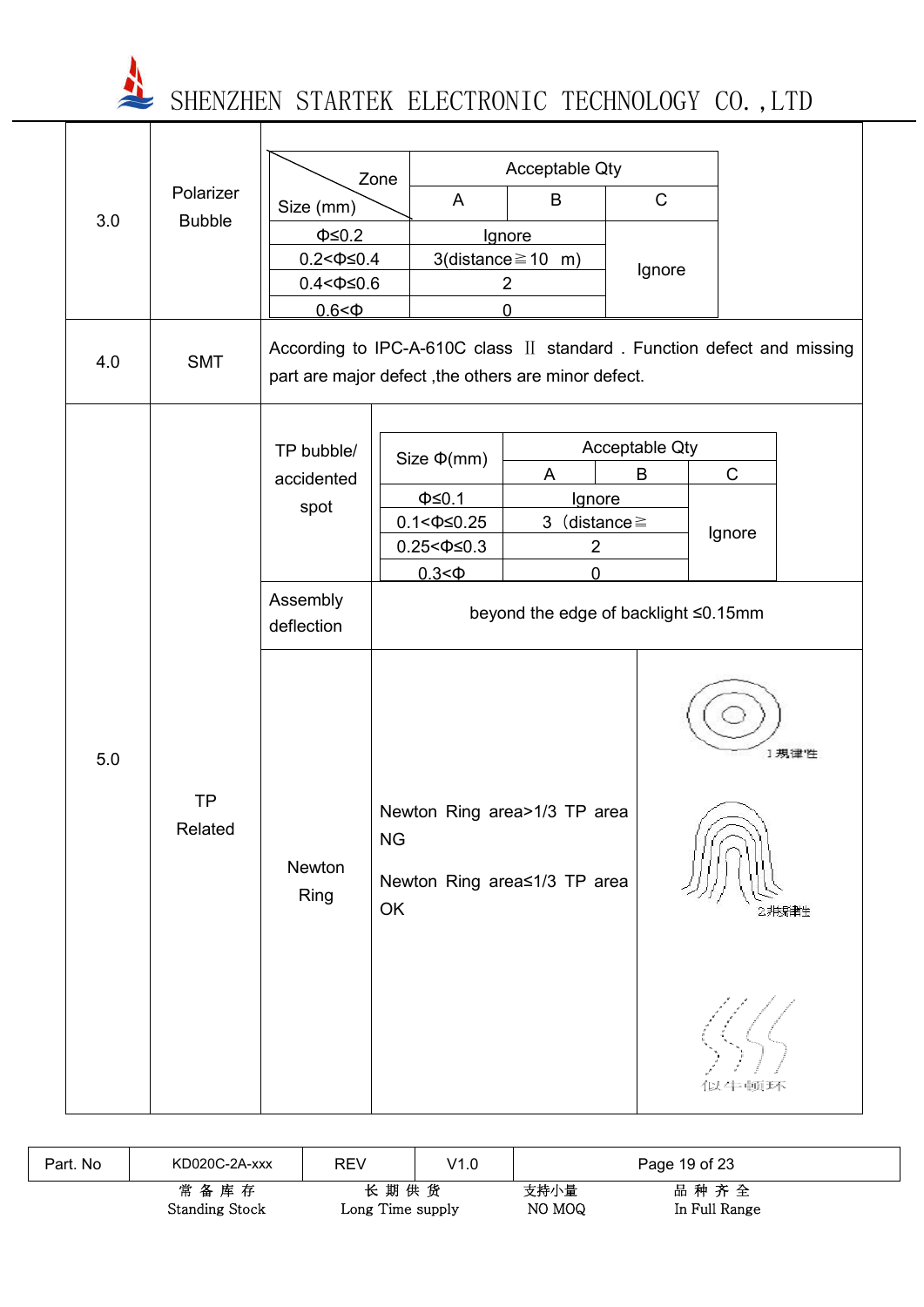

|  | TP corner    | X                                  | Y                                | Ζ                                | Y |
|--|--------------|------------------------------------|----------------------------------|----------------------------------|---|
|  | broken       |                                    |                                  | $Z$ <lcd< th=""><th></th></lcd<> |   |
|  | X : length   | $X \leq 3.0$ mm                    | $Y \leq 3.0$ mm                  | thicknes                         |   |
|  | Y : width    | $\star$                            |                                  |                                  |   |
|  | $Z :$ height |                                    | Circuitry broken is not allowed. |                                  |   |
|  | TP edge      |                                    |                                  |                                  |   |
|  | broken       | X                                  | Y                                | Ζ                                |   |
|  | X : length   |                                    |                                  | Z <lcd< td=""><td>Z</td></lcd<>  | Z |
|  |              | X≤6.0mm                            | $Y \leq 2.0$ mm                  | thicknes                         |   |
|  | Y: width     |                                    |                                  |                                  |   |
|  | $Z :$ height | * Circuitry broken is not allowed. |                                  |                                  |   |

#### Criteria ( functional items)

| <b>Number</b> | Items                 | Criteria (mm) |
|---------------|-----------------------|---------------|
|               | No display            | Not allowed   |
| 2             | Missing segment       | Not allowed   |
| 3             | Short                 | Not allowed   |
| 4             | Backlight no lighting | Not allowed   |
| 5             | TP no function        | Not allowed   |

| Part. No | KD020C-2A-xxx         | <b>REV</b>       | V1.0 |        | Page 20 of 23 |
|----------|-----------------------|------------------|------|--------|---------------|
|          | 常备库存                  | 长期供货             |      | 支持小量   | 品种齐全          |
|          | <b>Standing Stock</b> | Long Time supply |      | NO MOQ | In Full Range |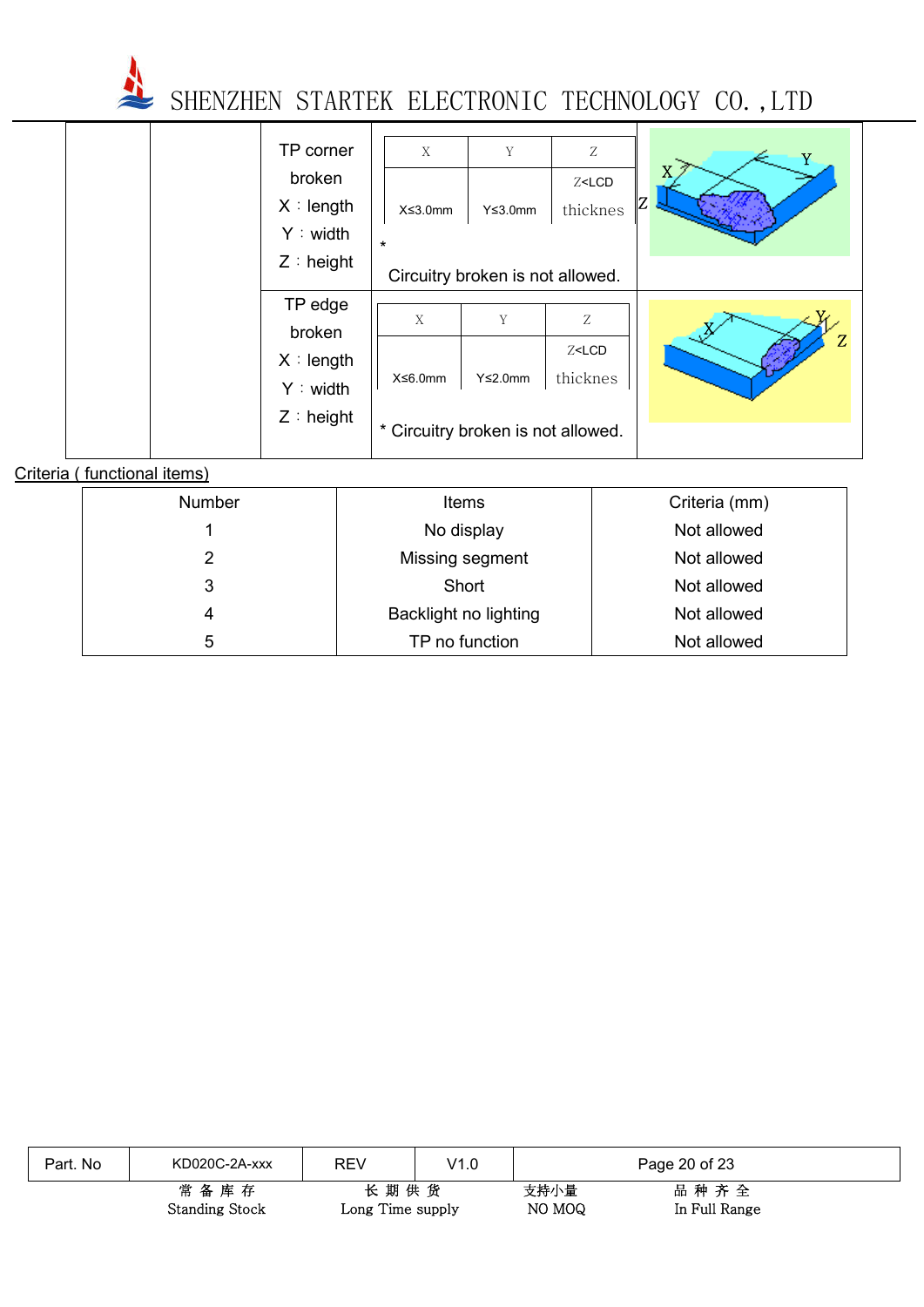# **8. Reliability Test Result**

#### **8.1 Condition**

| <b>Item</b>                     | <b>Condition</b>                                                                                                                                                                                                                                                                                                       | <b>Sample</b> |               | <b>Note</b> |
|---------------------------------|------------------------------------------------------------------------------------------------------------------------------------------------------------------------------------------------------------------------------------------------------------------------------------------------------------------------|---------------|---------------|-------------|
|                                 |                                                                                                                                                                                                                                                                                                                        | <b>Size</b>   | <b>Result</b> |             |
| Low Temperature                 | $-20^{\circ}$ C, 96HR                                                                                                                                                                                                                                                                                                  | 3ea           | pass          |             |
| Operating Life test             |                                                                                                                                                                                                                                                                                                                        |               |               |             |
| <b>Thermal Humidity</b>         | 60°C, 90%RH, 96HR                                                                                                                                                                                                                                                                                                      | 3ea           |               |             |
| Operating Life test             |                                                                                                                                                                                                                                                                                                                        |               | pass          |             |
| Temperature Cycle ON/OFF        |                                                                                                                                                                                                                                                                                                                        |               |               |             |
| test                            | -20°C $\leftrightarrow$ 70°C, ON/OFF, 20CYC                                                                                                                                                                                                                                                                            | 3ea           | pass          | (1)         |
| <b>High Temperature</b>         |                                                                                                                                                                                                                                                                                                                        |               |               |             |
| Storage test                    | 80°C, 96HR                                                                                                                                                                                                                                                                                                             | 3ea           | pass          |             |
| Low Temperature                 |                                                                                                                                                                                                                                                                                                                        |               |               |             |
| Storage test                    | $-30^{\circ}$ C, 96HR                                                                                                                                                                                                                                                                                                  | 3ea           | pass          |             |
| <b>Thermal Shock Resistance</b> | The sample should be allowed to stand the<br>following 5 cycles of operation: TSTL for 30 minutes -><br>normal temperature for 5 minutes -> TSTH for 30<br>minutes -> normal temperature for 5 minutes, as one<br>cycle, then taking it out and drying it at normal<br>temperature, and allowing it stand for 24 hours | 3ea           | pass          |             |
| <b>Box Drop Test</b>            | 1 Corner 3 Edges 6 faces, 66cm (MEDIUM BOX)                                                                                                                                                                                                                                                                            | 1box          | pass          |             |

Note (1) ON Time over 10 seconds, OFF Time under 10 seconds

| Part. No | KD020C-2A-xxx                 | REV                      | V1.0 |                | Page 21 of 23         |
|----------|-------------------------------|--------------------------|------|----------------|-----------------------|
|          | 常备库存<br><b>Standing Stock</b> | 长期供货<br>Long Time supply |      | 支持小量<br>NO MOQ | 品种齐全<br>In Full Range |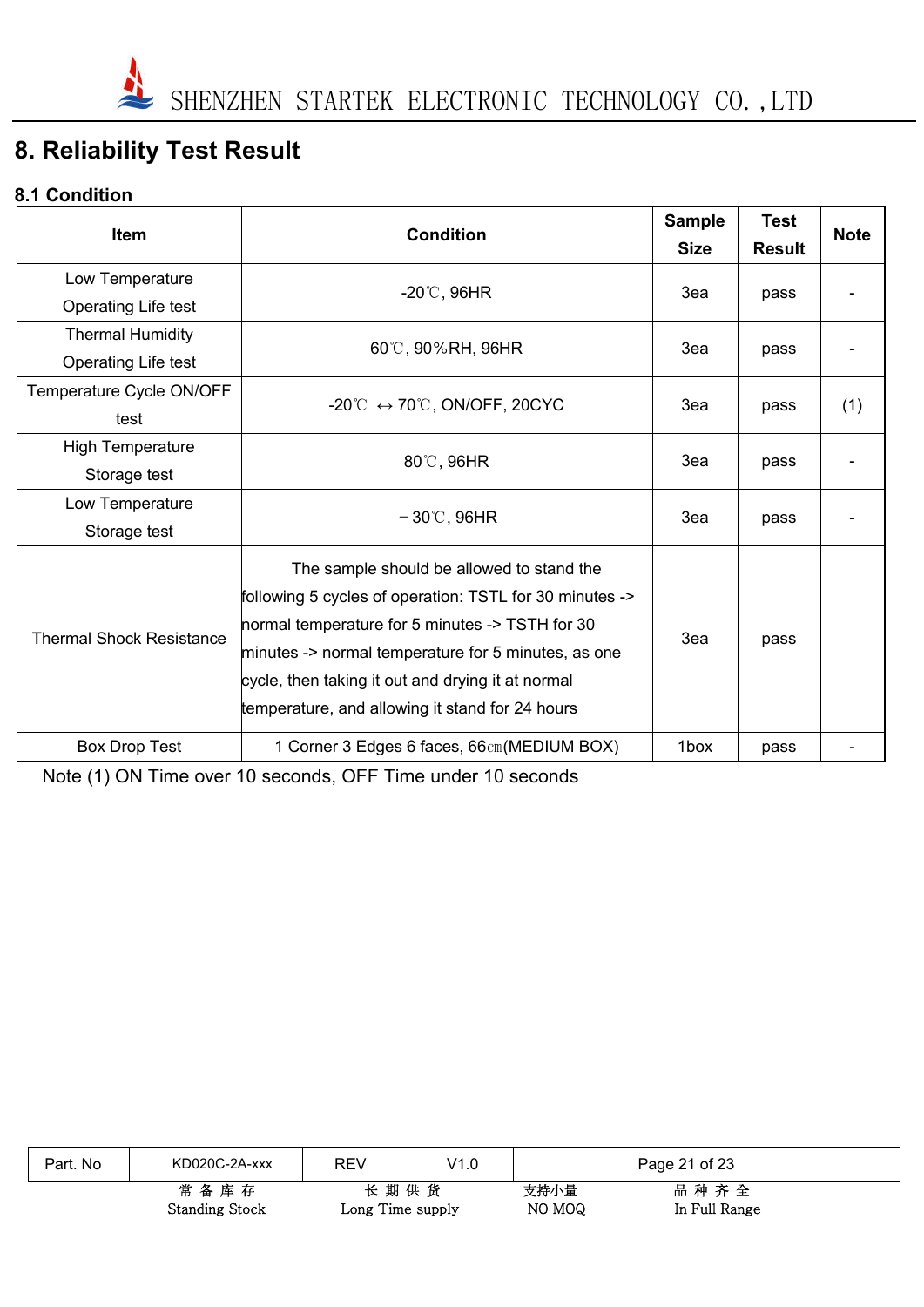

### **9. Cautions and Handling Precautions**

#### **9.1 Handling and Operating the Module**

(1) When the module is assembled, it should be attached to the system firmly.

Do not warp or twist the module during assembly work.

(2) Protect the module from physical shock or any force. In addition to damage, this may cause improper operation or damage to the module and back-light unit.

(3) Note that polarizer is very fragile and could be easily damaged. Do not press or scratch the surface.

(4) Do not allow drops of water or chemicals to remain on the display surface.

If you have the droplets for a long time, staining and discoloration may occur.

(5) If the surface of the polarizer is dirty, clean it using some absorbent cotton or soft cloth.

(6) The desirable cleaners are water, IPA (Isopropyl Alcohol) or Hexane.

Do not use ketene type materials (ex. Acetone), Ethyl alcohol, Toluene, Ethyl acid or Methyl chloride. It might permanent damage to the polarizer due to chemical reaction.

(7) If the liquid crystal material leaks from the panel, it should be kept away from the eyes or mouth. In case of contact with hands, legs, or clothes, it must be washed away thoroughly with soap.

(8) Protect the module from static; it may cause damage to the CMOS ICs.

(9) Use finger-stalls with soft gloves in order to keep display clean during the incoming inspection and assembly process.

(10) Do not disassemble the module.

(11) Protection film for polarizer on the module shall be slowly peeled off just before use so that the electrostatic charge can be minimized.

(12) Pins of I/F connector shall not be touched directly with bare hands.

(13) Do not connect, disconnect the module in the "Power ON" condition.

(14) Power supply should always be turned on/off by the item 6.1 Power On Sequence &6.2 Power Off Sequence

#### **9.2 Storage and Transportation.**

(1) Do not leave the panel in high temperature, and high humidity for a long time.

It is highly recommended to store the module with temperature from 0 to 35 ℃ and relative humidity of less than 70%

(2) Do not store the TFT-LCD module in direct sunlight.

(3) The module shall be stored in a dark place. When storing the modules for a long time, be sure to adopt effective measures for protecting the modules from strong ultraviolet radiation, sunlight, or fluorescent light.

(4) It is recommended that the modules should be stored under a condition where no condensation is allowed. Formation of dewdrops may cause an abnormal operation or a failure of the module.

In particular, the greatest possible care should be taken to prevent any module from being operated where condensation has occurred inside.

(5) This panel has its circuitry FPC on the bottom side and should be handled carefully in order not to be stressed.

| Part. No | KD020C-2A-xxx         | <b>REV</b>       | V1.0 |        | Page 22 of 23 |
|----------|-----------------------|------------------|------|--------|---------------|
|          | 常备库存                  | 长期供货             |      | 支持小量   | 品种齐全          |
|          | <b>Standing Stock</b> | Long Time supply |      | NO MOQ | In Full Range |